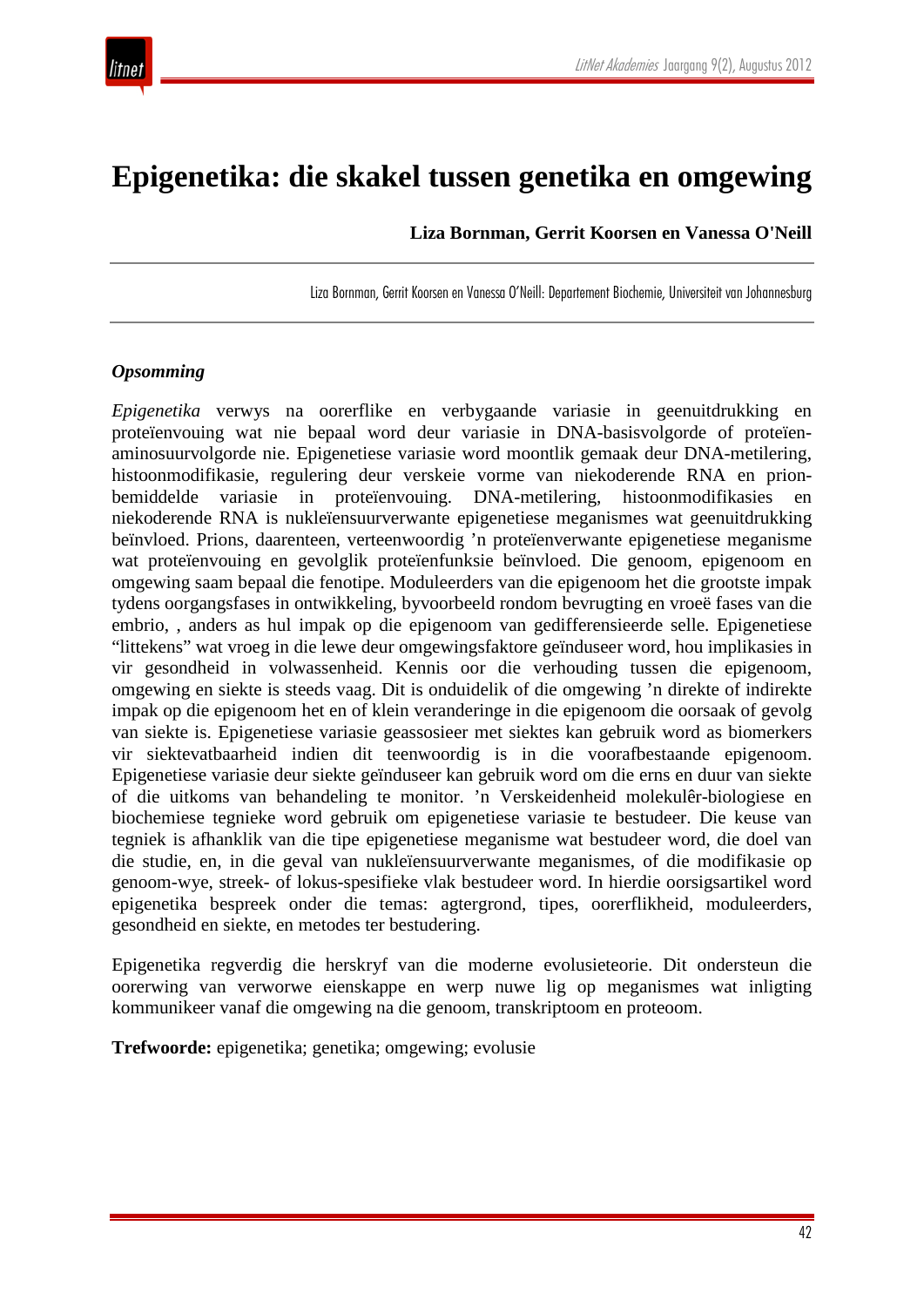

#### *Abstract*

#### **Epigenetics: The link between genetics and environment**

All living organisms face the constant challenge of adapting to an ever changing environment. The mechanisms that bring about adaptation have been under investigation for centuries. Aristotle (384 BC–322 BC), the Greek philosopher and author of the theory of epigenesis, postulated that each embryo of an organism develops systematically from an undifferentiated mass. Epigenesis was the first theory to point to development based on specific cues. It contrasted with preformation: the idea that all organisms develop from miniature versions of themselves in the gametes. Jean-Baptiste Lamarck (1744–1829), a French naturalist and author of the term *biology*, published the first formal theory of evolution in which he proposes two laws of evolution – the law of use or disuse and the law of inheritance of acquired characteristics. In his theory of natural selection Charles Darwin (1809–1882) postulated that subtle variation in the phenotype of an organism, favouring survival, will be carried over to the offspring. In *The Origin of Species* (1859) Darwin describes two forces in evolution – natural selection and conditions of existence (environment). Of these two forces, Darwin argues the latter to be more powerful, implying that natural selection can take place only within the boundaries of a specific environment.

The term *epigenetics* was coined by Conrad Waddington in 1942, and he defined it as the interaction between genes and the environment to produce phenotype. Today epigenetics is widely used to refer to the heritable and transient changes in gene expression not caused by nucleotide sequence variation, but collectively instigated by epigenetic marks classified as DNA methylation, histone modification and non-coding RNA. In addition to these nucleicacid-related modifications, prion-mediated variation in protein folding was more recently identified as a protein-conformation-based epigenetic mechanism in baker's yeast. Epigenetic marks respond to changes in the environment, allowing adaptation. Unlike the genome, plasticity of the epigenome is observed over a short time, responding to, and dictating change within, one generation. The phenotype is therefore determined by the interaction between the genome, epigenome and environment.

The most widely studied and best understood epigenetic modification is DNA methylation. The methylation of a DNA sequence involves the covalent binding of a methyl group on the 5th carbon position of a cytosine ring in a reaction catalysed by DNA methyl transferase 1 (DNMT-1). Cytosine methylation occurs largely in the context of CpG dinucleotides and clusters of these dinucleotides are known as CpG islands (CGIs). The epigenome undergoes major reprogramming marked by global demethylation during early embryogenesis when paternal and maternal genomes merge to form the zygote and during gametogenesis in the primordial germ cells (PGCs) of the embryo. Lineage-specific DNA methylation patterns are established by *de novo* DNA methyl transferases, DNMT3A and DNMT3B, around implantation and are maintained by DNMT-1. Intrinsic and extrinsic (environmental) factors influence the establishment and maintenance of epigenetic marks.

DNA and histone methylation hinge on the level of S-adenosylmethionine (SAM), the universal methyl donor generated by the methionine (one-carbon) cycle in interaction with the folate cycle. During specific stages of development the epigenome is selectively demethylated, bestowing a unique epigenetic signature on each cell type. DNMT-1 maintains methylation patterns and abnormal hypomethylation is a cause of altered gene expression in diseased tissue. In addition to DNA methylation, specific modifications on histones form a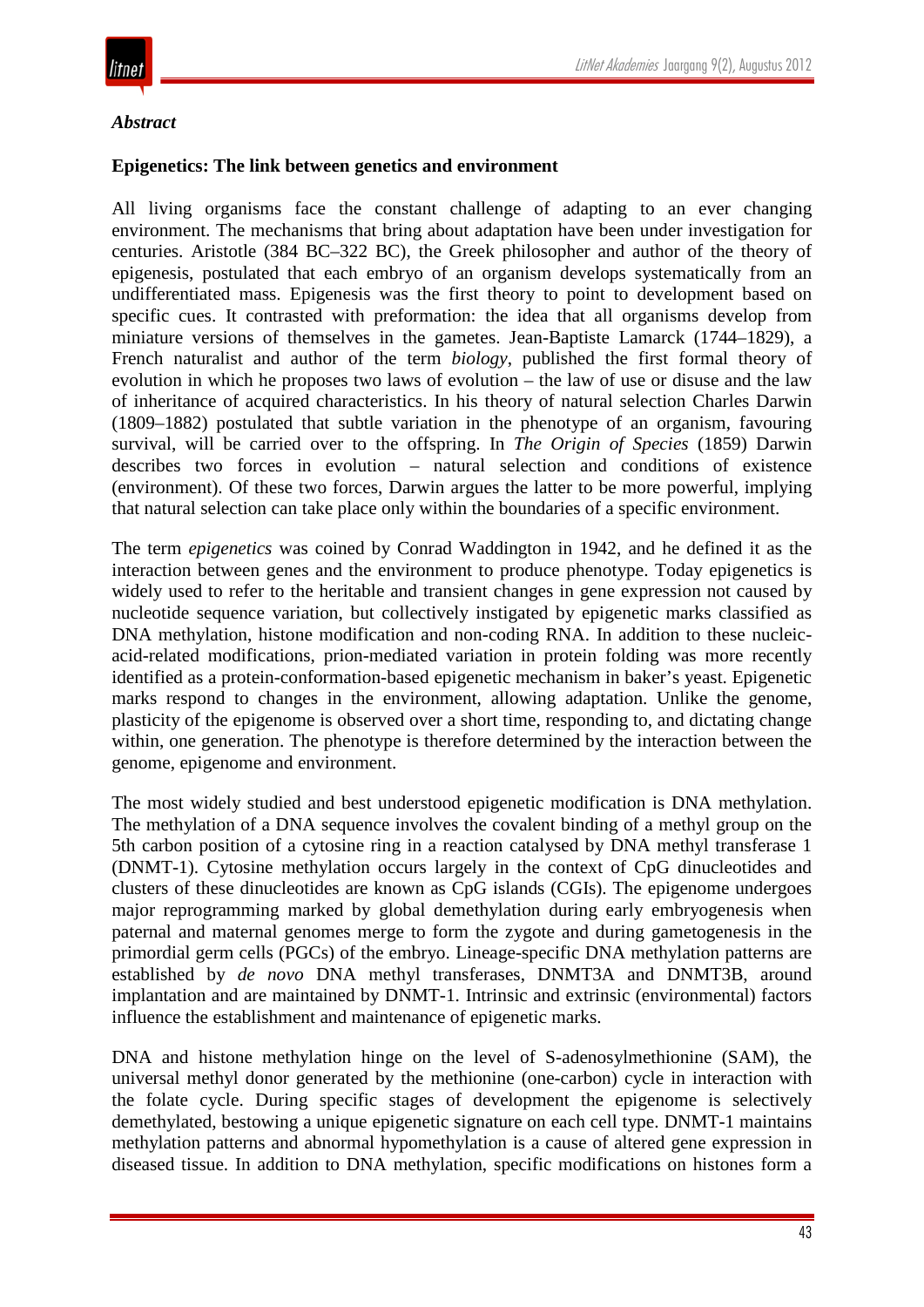second epigenetic mechanism vital in gene regulation. Histones are small, highly basic nuclear proteins that function to stabilise and package chromatin. Specific modifications in an unstructured domain at the N-terminal of most histones allow epigenetic control of gene expression through changes in accessibility of the DNA sequence to transcription factors and other regulatory proteins. Histone modification is characterised by complex and diverse chemical changes, including acetylation, methylation, phosphorylation and ubiquitination.

Unlike DNA methylation and histone modifications that silence genes by preventing transcription, non-coding RNA (ncRNA) prevents translation of mRNA to proteins (silencing). ncRNA, among which small nucleolar RNA (snoRNA), micro-RNA (miRNA), small interfering RNA (siRNA), piwi-interacting RNA (piRNA), and long non-coding RNA (lnRNA), form part of the RNA-induced silencing complex (RISC). RISC regulates gene expression through complementary (specific and less specific) base pairing between the ncRNA and target mRNA/DNA leading to the cleavage of the nucleotide target sequence by means of a DICER enzyme.

A form of extreme epigenetics is seen in prions. Prions are a group of proteins with the unique capacity to fold into different conformations. They are stable conformational variants of normal proteins with distinct functions. Extreme environmental stress induces proteins to take on the prion conformation, a process that is reversible when the stress is relieved. Prion conformations are stably carried over to daughter cells during mitosis and meiosis, thereby allowing the inheritance of stress-induced acquired characteristics. In humans prions have mostly been associated with disease , but recent reports on baker's yeast show that prion induction favours survival of the organism in altered environments. The altered patterns of protein folding in the organism, induced by the environment and inherited by offspring, can therefore be considered as an epigenetic mechanism allowing adaptation. Future work on prions in mammals may reveal their role in the maintenance of physiological conditions in ever changing environments.

The epigenome is particularly sensitive to modification at conception, during gestation, around birth and during puberty. Epigenetic "scars" induced early in life may hold implications for health in adulthood. Transgenerational inheritance of alterations in the epigenome induced by environment remains controversial. Only marks transmitted to the F3 generation are truly transgenerational since *in utero* exposure effectively exposes the mother (F0), the foetus (F1) and primordial germ cells of the foetus (F2). Much remains to be learned about the epigenome; the hierarchical order, interdependency and interplay of epigenetic mechanism, as well as the processes dictating the loci in the genome where methylation is established and maintained. Environmental factors such as a diet rich in methyl donors has been shown to alter the coat colour of Agouti mice. Paternal alcohol use is linked to the development of foetal alcohol spectrum disorders caused by hypomethylation of two imprinted genes in sperm DNA. Besides diet and lifestyle, the psychological environment during early development and genetic factors can also modulate the epigenome.

Regarding the relation between the epigenome, environment and diseases it is unclear whether environment directly or indirectly impacts the epigenome and whether small changes in the epigenome are the cause or effect of disease. Nonetheless, epigenetic marks associated with disease could serve as biomarkers of disease risk when present in a pre-existing epigenome, while disease-reactive epigenetic changes may serve to monitor disease severity, duration or treatment outcome. Manipulating the epigenome for therapeutic benefit is already illustrated in cancer treatment. Epigenetics holds important implications for study design;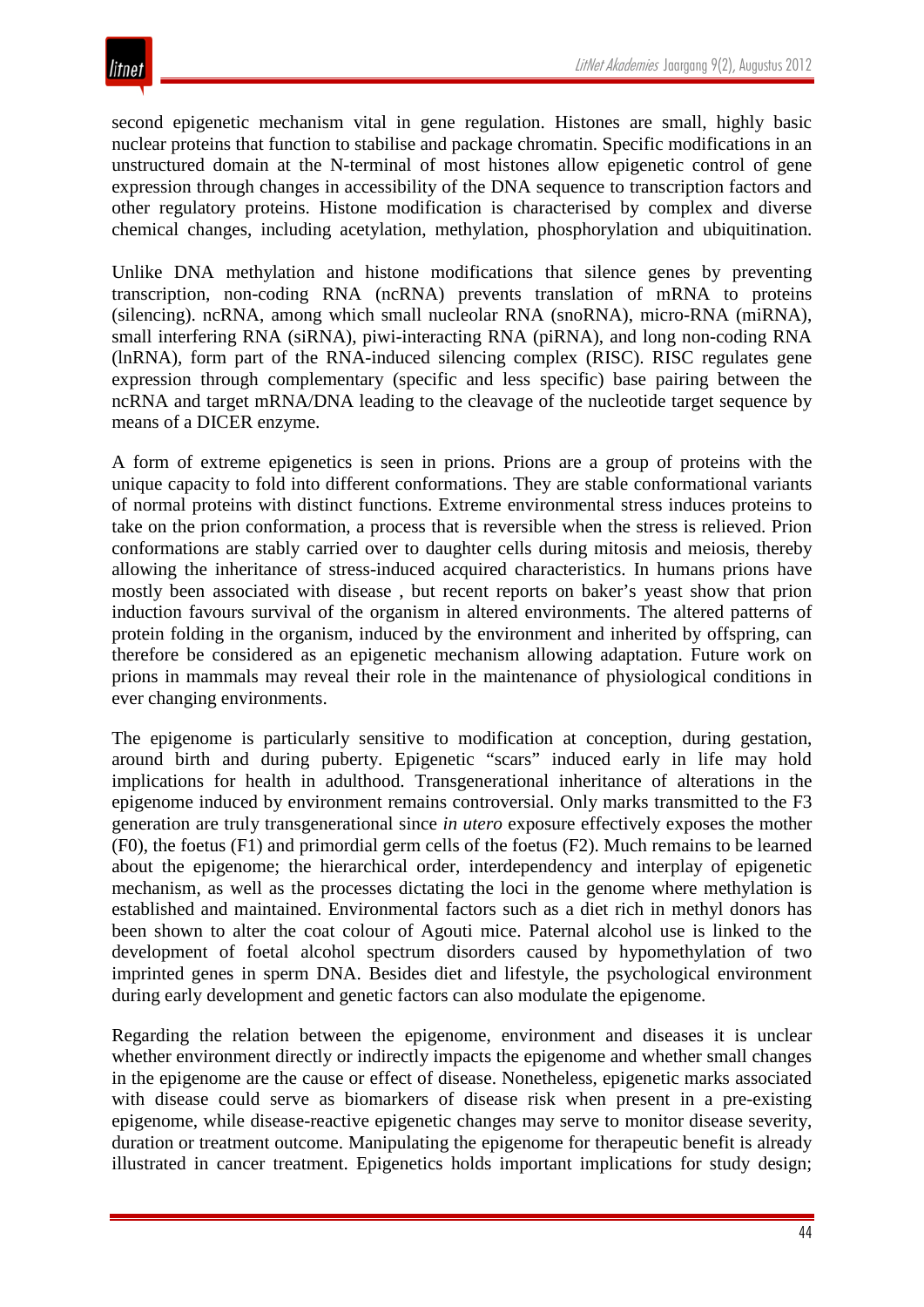genetics, epigenetics and environment need to be considered in disease association studies. The cell-type-specific nature of the epigenome excludes the analysis of mixed cell populations in the study of the epigenome. A wide range of molecular biology techniques are used to study epigenetic variation. The choice of technique depends on the goal of the study and, in the case of nucleic-acid-related epigenetic changes, whether variation will be investigated at a genome-wide, regional, or site-specific level. In this review epigenetics is addressed under the themes: background, types, heritability, modulators, health and diseases, as well as methods for the study of epigenetics. Epigenetics may hold significant implications for diseases known to be influenced by an impoverished environment and common to sub-Saharan Africa, such as tuberculosis, HIV/AIDS and malaria.

**Keywords**: epigenetics; genetics; environment; evolution

## **1. Inleiding**

Die natuurlike omgewing verander voortdurend en lewende organismes het die uitdaging om hierby aan te pas. Sedert die antieke Griekse tyd word meganismes van aanpasbaarheid en oorerflikheid ontrafel.

## *1.1 Geskiedenis*

Die verlengde hoofde van Macrocephali oortuig Hippokrates (ong. 460 v.C.–370 v.C.) dat verworwe eienskappe oorerflik is (Adams 1891). Die teorie van epigenese, die stelselmatige ontwikkeling van organismes uit 'n ongedifferensieerde massa, word deur Aristoteles (384 v.C.–322 v.C.) voorgestel. William Harvey (1578-1657) se gevolgtrekking dat elke dier uit 'n enkele eiersel ontstaan, lê die grondslag vir moderne embriologie (1651).

Die eerste formele evolusieteorie word deur Jean-Baptiste Lamarck (1744–1829) gepubliseer, waarin hy die wet van gebruik of onbruik en die wet van oorerwing van verworwe eienskappe voorstel (Lamarck 1809). Charles Darwin (1809–1882) se teorie van natuurlike seleksie in *The Origin of Species* (1859) stipuleer dat subtiele variasie in fenotipe, wat oorlewing en aanwas bevoordeel, oorgeërf word. Hy beskryf twee kragte in evolusie: natuurlike seleksie en die kragtiger "kondisies van bestaan" (omgewing). Hiermee impliseer hy dat natuurlike seleksie binne die grense van omgewing funksioneer. Darwin beskou egter *The Origin of Species* as 'n onvolledige beskrywing van die teorie van evolusie (Darwin 1888). Later bestudeer hy die bron van variasie waarop natuurlike seleksie inwerk en koppel sommige variasie in organismes aan omgewingsvariasie. In *The Variation in Animals and Plants under Domestication* (Darwin, 1868) ontwikkel hy die hipotese van pangenese, 'n teorie wat poog om te verklaar hoe omgewingsverworwe fisiologiese veranderinge oorgeërf word, selfs al kodeer genetiese inligting nie daarvoor nie (Darwin 1868). Pangenese word egter deur wetenskaplikes verwerp. Gregor Mendel (1822–1884) se wiskundige model verklaar hoe fenotipe deur genotipe bepaal word en dat genotipe oorgeërf word en herkombineer om nuwe variasies te skep (1866).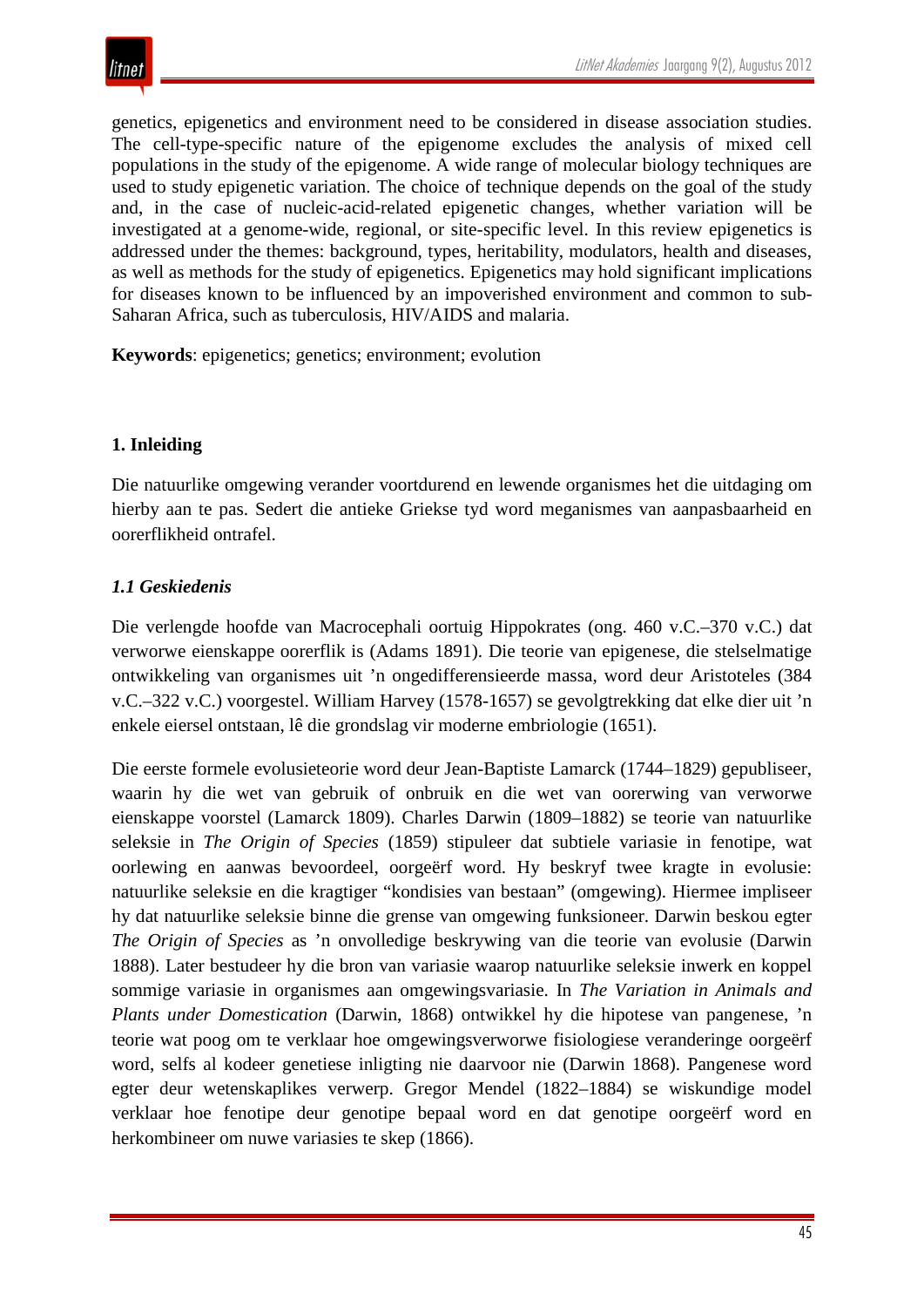August Weismann (1834-1914) formuleer sy teorie van kiemplasma-kontinuïteit in 1883. Die oorspronklike publikasie (1892) word in 1893 in Engels vertaal. Hy erken kiemselle (eier- en spermaselle) as agente van oorerflikheid wat kiemplasma van generasie tot generasie oordra, geïsoleerd van liggaamselle (die Weismann-versperring) en omgewingsimpak. Hy ignoreer omgewingsargumente van Lamarck en Darwin in sy publikasie *All-sufficiency of natural selection*. Weismann se bisarre "bewys" hiervan is dat muise waarvan die sterte na geboorte afgekap is, oor vele generasies geen kortstert-muise oplewer nie (Weismann 1889). Hans Spemann bevestig dat alle genetiese informasie wat nodig is om 'n nuwe organisme te skep omvat is in vroeë embrioniese selle (1902).

In terme van molekulêre biologie het die werk van Avery, MacLeod en McCarty (1944) aangetoon dat DNA die genetiese materiaal in selle is. Watson en Crick se oplossing van die DNA-struktuur in 1953 is 'n groot molekulêre mylpaal en verklaar die meganisme waardeur gene gekopieer en oorgeërf word.

Conrad Waddington (1905–1975) is die eerste wetenskaplike wat die term *epigenetika* gebruik (1942), afgelei van Aristoteles se teorie van epigenese. Waddington definieer epigenetika as die interaksie van gene met hul omgewing om fenotipe na vore te bring (Waddington 1942). Volgens Waddington word ontwikkeling bepaal deur die interaksie van gene met mekaar en met die omgewing. Hy kritiseer Neo-Darwinisme en promoveer 'n minder geen-gesentreerde, meer holistiese benadering tot biologie waarbinne die interaksie tussen organisme en omgewing bestudeer kan word.

# *1.2 Die Mensgenoom-projek*

Op 26 Junie 2000 ontmoet Francis Collins, hoof van die Mensgenoom-projek, en Craig Venter, van Celera Corporation, Bill Clinton in die Withuis om die voltooiing van die konsepvolgorde van die mensgenoom te vier. Die genoom is die volledige genetiese komplement van 'n sel of organisme. Die mens het na raming 20 tot 25 duisend gene in sy genoom (Lesk 2008) wat georganiseer is in 25 verskillende DNA-molekules, waarvan 24 as chromosome in die selkern voorkom. Die Mensgenoom-projek was die internasionale projek om alle gene van die mens te karteer en die volgorde van die genoom te bepaal. "It will revolutionize the diagnosis, prevention, and treatment of most, if not all, human diseases," kondig Clinton aan. Agt maande later is die eerste volgorde van die mensgenoom gepubliseer (International Human Genome Sequencing Consortium 2001). Later erken Collins (2010) dat die president wys was om nie teikendatums aan sy voorspellings te koppel nie. Die bepaling van die genoomvolgorde was 'n merkwaardige mylpaal met groot impak op die mediese wetenskap. Nogtans is daar tot dusver 'n klein fraksie van die oorerflikheid van algemene siektes ontrafel. Genoomvolgorde alleen blyk onvoldoende te wees om al die vrae van die mediese wetenskap te beantwoord.

# *1.3 Geenaktiwiteit*

Gene is nie altyd aktief besig om proteïen of RNA te produseer nie, maar is soms afgeskakel, of hul vlak van aktiwiteit wissel. Tydens die ontwikkeling van 'n organisme vanaf 'n enkele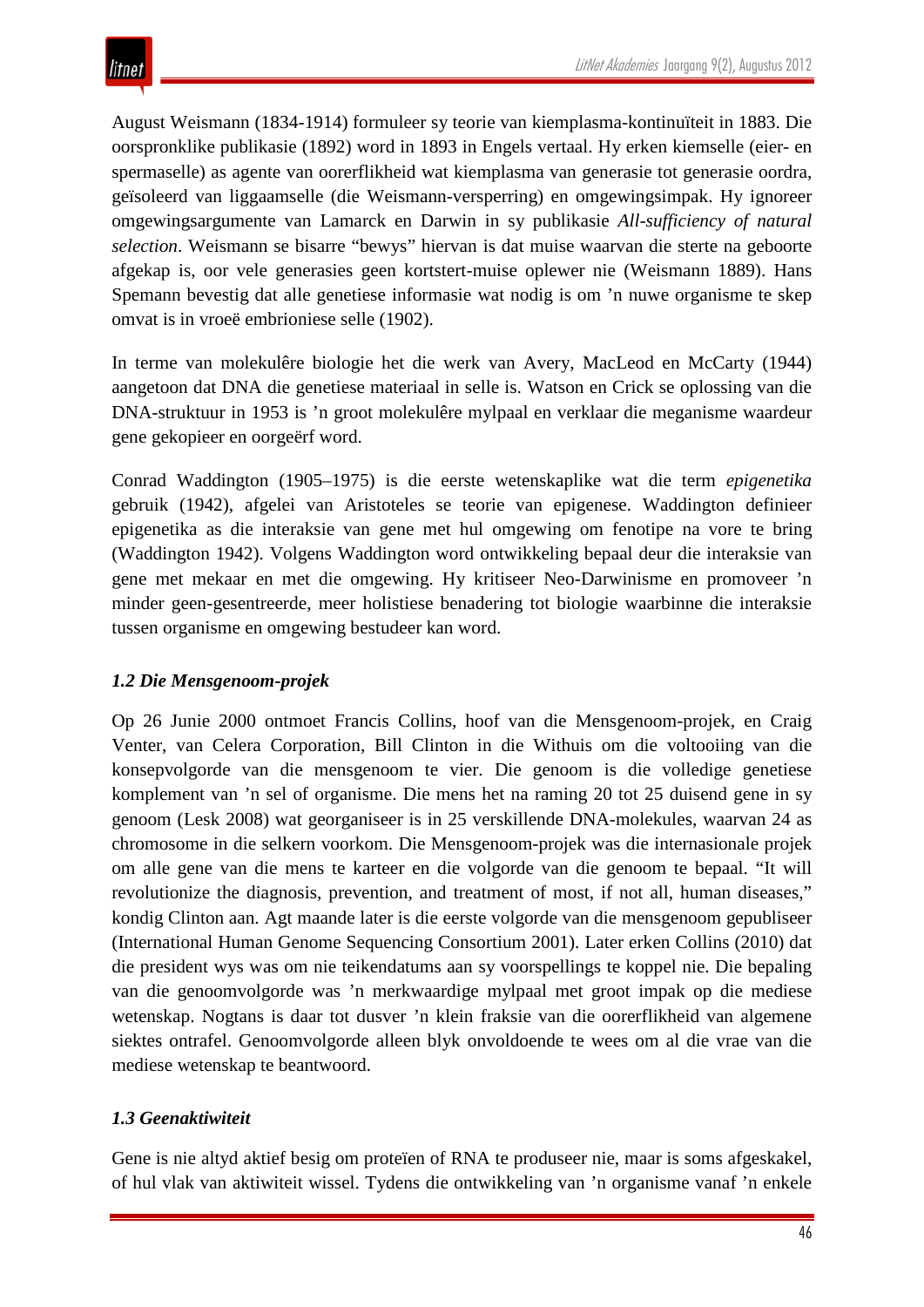sel flits duisende gene aan en af in komplekse patrone om sel-, weefsel- en orgaandifferensiasie te dikteer. Transkripsiefaktore herken spesifieke DNA-volgordes in geenpromotors en skakel gene aan. DNA-verpakking beïnvloed ook geenuitdrukking. Chromosome is die hoogste orde van DNA-verpakking en bestaan uit chromatienvesels wat uit gevoude nukleosoomkettings bestaan. Nukleosome is die herhalende strukturele eenhede van chromatien, en bestaan uit DNA gedraai om 'n histoon-oktameer, die DNA-bindende proteïen wat die primêre proteïenkomponent van chromatien is. Digverpakte DNA (heterochromatien) se gene is ontoeganklik en onaktief. Minder-digverpakte DNA (euchromatien) bevorder geenuitdrukking. Chromatien is 'n dinamiese struktuur en hermodulering is kritiek vir geenuitdrukking.

## *1.4 Epigenetika*

Sedert die negentigerjare word die term *epigenetika* algemeen gebruik. Epigenetika is die studie van oorerflike veranderinge in geenuitdrukking wat nie veranderinge in DNA-volgorde betrek nie en deur seldeling oorgedra kan word. Epigenetiese meganismes sluit in:

- **DNA-metilering**: Die kovalente binding van 'n metielgroep (-CH<sub>3</sub>) aan meestal sitosien van CG-dinukleotiede. Om verwarring met 'n C-G-basispaar te vermy, word dit aangetoon as CpG: 'n sitosien gevolg deur guanien gekoppel deur middel van 'n fosfodiësterbinding.
- **Histoonmodifikasie**: Die posttranslasionele modifikasie deur asetilering, fosforilering, metilering en ubikwitinering van histone se N-terminale domeine om so toegang tot die nukleosomale DNA te kontroleer.
- **Nie-koderende RNA (ncRNA)**: RNA wat nie lei tot proteïenproduksie nie, maar wat aan die regulasie van geenuitdrukking deelneem.
- **Prions**: Stabiele proteïenstrukture met alternatiewe vouing as hul normale eweknieë met identiese aminosuurvolgorde. Hul dien as templaat om normale makkers te oortuig om die alternatiewe vouing en funksie aan te neem.

Die epigenoom is die somtotaal van alle epigenetiese merke van 'n sel op 'n spesifieke stadium van ontwikkeling of onder spesifieke omstandighede. Terwyl die genoom van 'n organisme grootliks staties is binne een generasie en identies is in elke sel, is die epigenoom dinamies en seltipe-spesifiek. Jou basiese epigenoom soos van jou ouers geërf, word voor geboorte binne twee maande na bevrugting neergelê en is onmiddellik onderhewig aan ontwikkeling- of omgewingstimuli. Epigenetiese variasie verleen aan die genoom plastisiteit. Die epigenoom is al beskryf as die "sagteware" wat die "hardeware", die genoom, dryf. Epigenetiese merke is omkeerbaar en soms oorerflik.

## *1.5 Nuwe mikpunt*

'n Nuwe doelwit in molekulêre genetika is die begrip van genoomfunksie: die integrasie van genetiese inhoud, geenaktiwiteit en proteïenfunksies. Die *Encyclopedia of DNA Elements (ENCODE)* projek en die *US National Institutes of Health (NIH) Roadmap Epigenomics Program*, wat afsonderlik in 2003 en 2008 geloods is, identifiseer die posisie van gene in die genoom (proteïenkoderend en niekoderend) en patrone wat bepaal of gene aan- of afgeskakel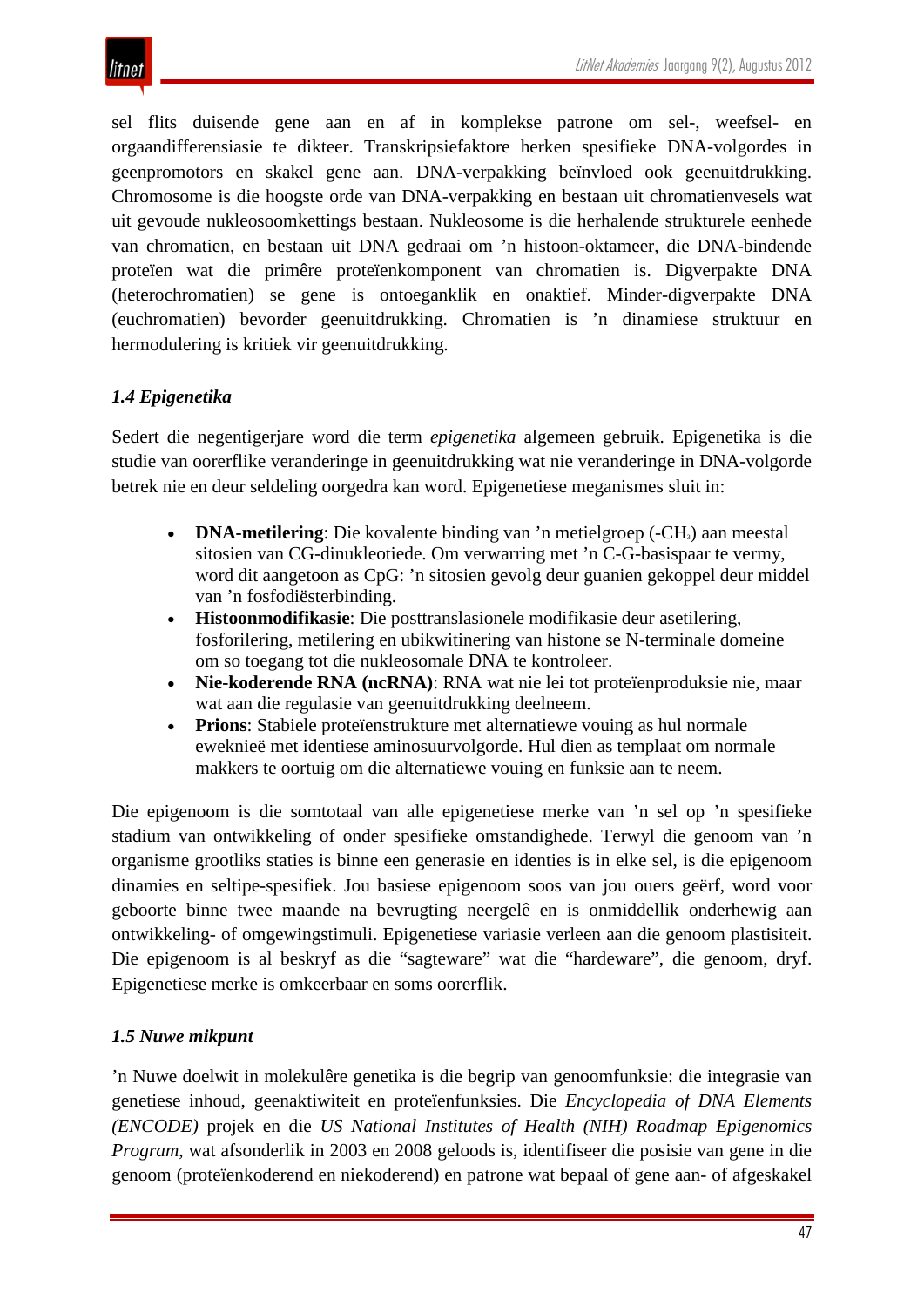is in spesifieke weefsel – patrone van chromatienmodifikasie, transkripsiefaktore en DNAmetilering.

#### *1.6 Toepassing van epigenetika*

Epigenetika is reeds in die konteks van verskeie navorsingsvelde bestudeer. Verandering in die epigenetiese prosesse is aangetoon in verskeie soorte kankers in die mens. Ongewone DNA-metilering is die beste epigenetiese waarmerk van kanker (Robertson 2005). Kankerselle word gekenmerk deur beide globale en geenspesifieke verlies aan DNAmetilering sowel as hipermetilering van spesifieke promotors (Jones en Baylin 2007; Portela en Esteller 2010). Sekere teenkankermiddels se werking moduleer epigenetiese meganismes. Manipulasie van die epigenoom vir terapeutiese voordeel is reeds geïllustreer in kankerbehandeling (opgesom in Handel *et al*. 2010).

Navorsing op diermodelle toon dat voeding en omgewing tydens ontwikkeling lokusspesifieke veranderinge in die epigenoom tot gevolg mag hê. 'n Dieet ryk aan metieldonors metileer 'n lokus stroom-op vanaf die "agouti viable yellow"- (*Avy*-) alleel en onderdruk die uitdrukking van dié geenvariant wat verantwoordelik is vir geel pelskleur, vetsug en diabetes in muise (Yen *et al*. 1994). Navorsing op muise en die mens ondersteun 'n skakel tussen veranderinge in DNA-metilering en verstandelike gestremdheid van kinders met fetale alkoholsindroom, verwek deur ouers met hoë alkoholinname rondom bevrugting (Liu *et al*. 2009; Ouko *et al*. 2009).

Sielkundige aspekte van ons vroeë ontwikkeling kan ook die epigenoom beïnvloed. Gereelde moederlike versorging van rotjies na geboorte toon 'n afname in DNA-metilering van die promotor van die geen wat kodeer vir die glukokortikoïed-reseptor in hul breinweefsel. Dit is geassosieer met 'n matiger respons op stres in vergelyking met angstige rotjies wat nie so gekoester is nie (Weaver *et al*. 2004). Soortgelyke veranderinge in die glukokortikoïedreseptor was afwesig in die breinweefsel van selfmoordgevalle waar die betrokke persone as kinders mishandel is in vergelyking met selfmoordgevalle sonder 'n geskiedenis van mishandeling (McGowan *et al*. 2009).

## *1.7 Belang van epigenetika*

Epigenetika het die potensiaal om lig te werp op vrae rakende evolusie en die oorerwing van verworwe eienskappe. Dit kan bydra tot die ontwikkeling van epigenetiese epidemiologie wat die integrasie van genetika, epigenetika, fenotipe en omgewingsinligting benodig. Epigenetika het implikasies vir openbare gesondheid as voorspeller van vatbaarheid, merker van blootstelling, gids in prognose, en teiken vir terapie. Verder beklemtoon epigenetika die belang van omgewingsbewaring, aangesien 'n verwaarlooste omgewing ons epigenoom nadelig kan herprogrammeer. 'n Gesonde epigenoom is krities vir die volhoubaarheid van lewe. Dit gee nuwe betekenis aan ons strewe om moreel om te gaan met onsself, ons naaste en die omgewing. Dit lewer tasbare bewyse van die beloning indien ons dit sou doen.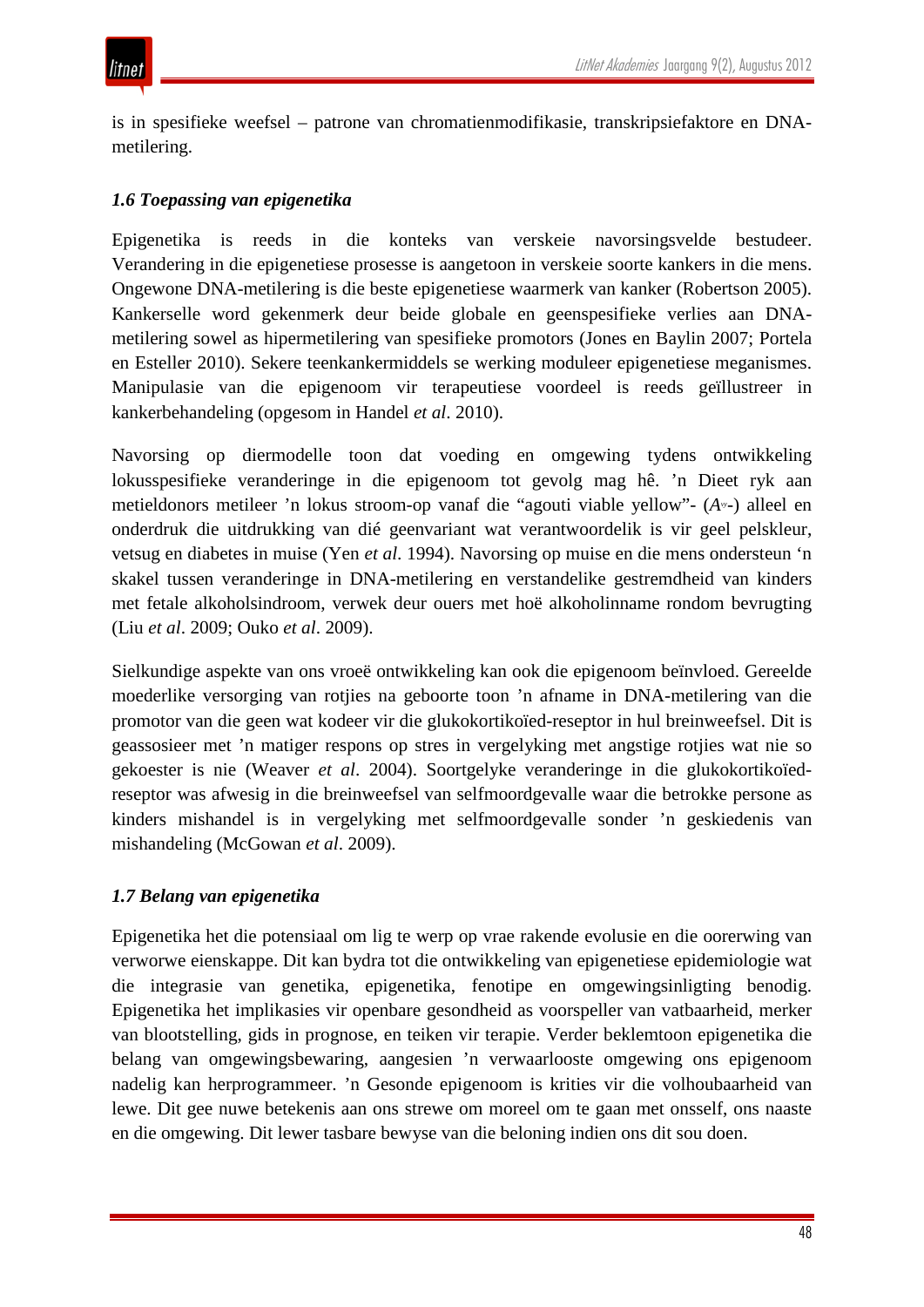#### **2. Tipes epigenetiese modifikasies**

Nukleïensuurverwante epigenetiese modifikasies word bewerk deur DNA-metilering, histoonmodifikasie en RNA-regulering, wat van mekaar afhanklik is. 'n Verdere epigenetiese variasie, wat nie verband hou met nukleïensuurverwante veranderings nie, is prionbemiddelde vouing van proteïene.

### *2.1 DNA-metilering*

Metilering van DNA is vir die eerste keer in 1948 waargeneem. Onder natuurlike omstandighede speel hierdie modifikasies 'n betekenisvolle rol in die regulering van geenuitdrukking. Die oorerflike toevoeging van 'n metielgroep tot die vyfde koolstofposisie op 'n sitosienring (5mC) vorm die basis van DNA-metilering (Singal en Ginder 1999). Die reaksie word gekataliseer deur DNA-metieltransferase (DNMT) en vind grootliks plaas op sitosienbasisse gevolg deur guanien (CpG).

Met die uitsondering van ingeprente gene ondergaan die epigenoom in primordiale kiemselle en in die sigoot globale demetilering gedurende gametogenese en vroeë embriogenese. 'n Nuwe DNA-metileringspatroon word gevestig deur *de novo* DNMT3a en 3b.

Figuur 1 gee 'n skematiese voorstelling van die soogdier-metiloom. Streke van die genoom wat ryk is aan sitosien-guanien-dinukleotiede staan bekend as CpG-eilande (CGI) en kom veral voor in die promotors van gene. In eukariote is 70-80% van alle CpG-dinukleotiede gemetileer, met die uitsondering van CGI, wat meestal ongemetileerd is (Goll en Bestor 2005). Die aanvanklike waarneming van CpG-eilande in promotors het tot die aanname gelei dat DNA-metilering geenuitdrukking hoofsaaklik vanuit promotors reguleer, maar die onlangse ontdekking van intrageniese CpG-metilering trek hierdie aanname in twyfel (Ndlovu *et al*. 2011). Behalwe vir CpG-metilering vind metilering ook plaas op sitosienbasisse in CpHpG- en CpHpH-trinukeiotied-volgordes ( $H = A$ , T, of C), maar sulke metileringspatrone verteenwoordig 'n skamele 3% van die totale metiloom (Sigurdsson *et al*. 2009). Alhoewel hierdie "nie-CpG"-metilering in 'n betreklik lae persentasie voorkom in die volwasse genoom, is tot 20% van die DNA in mens embrioniese stamselle só gemetileer en volgens Ndlovu *et al*. (2011) wag die uitdaging om die funksie en meganismes van hierdie metileringspatrone te ontrafel op navorsers.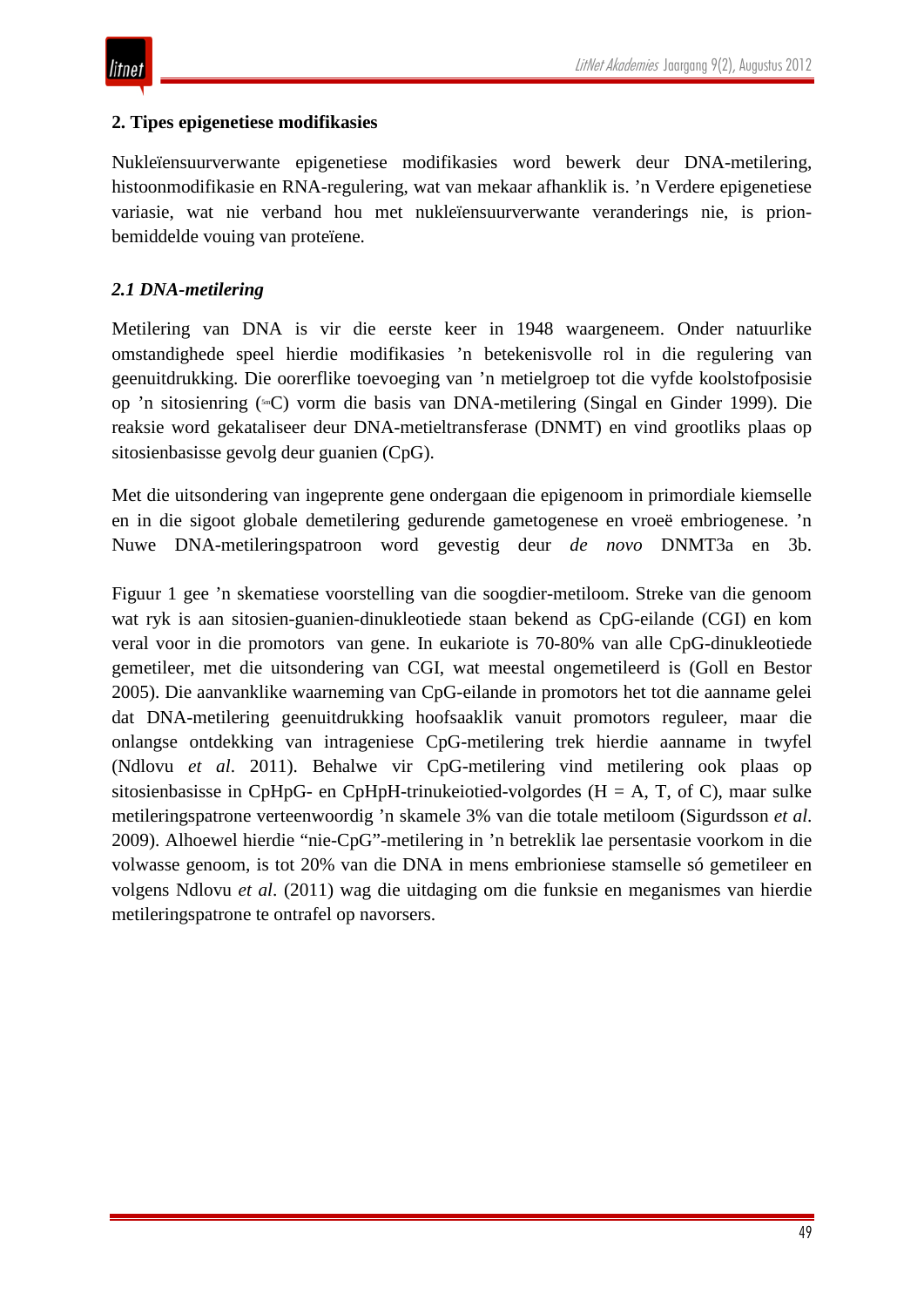



**Figuur 1. 'n Skematiese voorstelling van die soogdier-metiloom. Die verspreiding van gemiddelde metilering is gekarteer op 'n geenmodel. Drie gene, A, B en C, word voorgestel in pienk, groen en blou met grys intergeniese areas. CGI's (CHCHCHCH) kom voor in die promotors van gene, bo-oor die transkripsie-beginpunt (TSS). CGI kom ook voor by intron-ekson-aansluitings, in introne soos weeskinders, of intergeniese areas (grys). CGI-"strande" is areas ryk aan CG-dinukleotiede rondom promotor-CGI's en kan tot 2 kb vanaf 'n promotor lê. CGI-strande word hoofsaaklik gekenmerk deur differensiële metilering in die meeste weefsel, wat lei tot differensiële geenuitdrukking. "Wees"-CGI's is eweredig versprei in die geenliggaam, weg van die promotor en tussen eksons. "Wees"-CGI's word dikwels geassosieer met alternatiewe transkripsie-beginpunte en kan moontlik die promotors van onbekende gene of niekoderende RNA verteenwoordig. (Gebaseer op Ndlovu** *et al***. 2011)**

Verskeie studies bevestig dat CGI-metilering in promotors tesame met die afwesigheid van geenliggaam-metilering grootliks gepaard gaan met die demping van geenuitdrukking (Singal en Grinder 1999; Portela en Esteller 2010), terwyl die geenliggaam van aktiewe gene gemetileer is en die promotors ongemetileerd bly. Die spesifieke meganismes van geenonderdrukking deur DNA-metilering by promotors word voorgestel in Figuur 2. DNAmetilering van CGI kan geenuitdrukking direk benadeel deur die binding van transkripsiefaktore (TF's) aan transkripsiefaktor-bindingsentrums (TFBS's) te blokkeer (Tate en Bird 1993). Hierdie meganisme is lokus-spesifiek, omdat 'n enkele metielgroep op 'n TFBS die uitdrukking van 'n geen kan belemmer mits die TF metilering-sensitief is. In 'n tweede meganisme word sekere onderdrukkerproteïene deur gemetileerde CGI gewerf, soos die metielsitosien-bindingsdomeinproteïen 1 (MeCP1), wat 'n hoë affiniteit vir 'n aantal gemetileerde CpG's in 'n CGI het en dus digtheidspesifiek is. Die binding van MeCP1 aan die DNA verhoed sodoende direk die binding van TF's (Singal en Grinder 1999). In teenstelling met MeCP1 kan metielsitosien-bindingsdomeinproteïen 2 (MeCP2) ook aan 'n enkele gemetileerde CpG-dinukleotied bind (lokus-spesifiek). MeCP2 werf op sy beurt 'n kompleks van onderdrukkers wat die binding van TF's verhoed of die onderliggende chromatienstrukture verander en sodoende geendemping veroorsaak (Singal en Ginder 1999).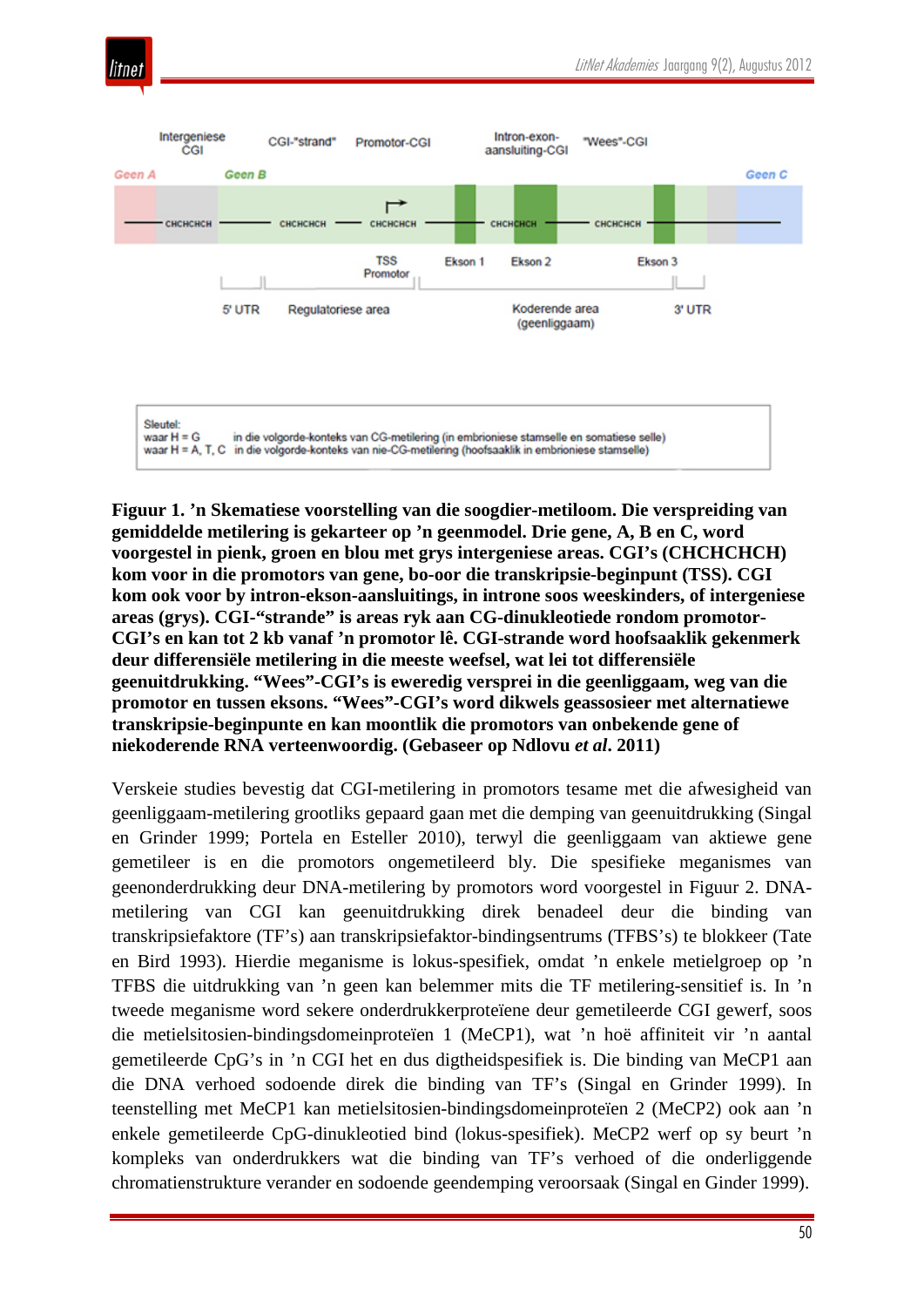

**Figuur 2. Meganismes van geenonderdrukking deur DNA-metilering. (a) DNAmetilering in die bindingsetels van transkripsiefaktore (TF's) kan geenuitdrukking direk inhibeer deur te verhoed dat hierdie TF's en die polimerase II-ensiem (Pol II) aan die DNA-volgorde bind. (b) Digtheidspesifieke metilering kan geenuitdrukking direk inhibeer deur onderdrukkende metiel-bindende proteïene (MeCP1) te werf. (c) Lokusen digtheidspesifieke metilering kan die uitdrukking van gene voorkom deur middel van metiel-bindende proteïen, MeCP2. Die MeCP2-kompleks bevat ensieme soos histoon-deasetilase (HDAC) wat die chromatienstruktuur verander en só op 'n indirekte wyse die binding van transkripsiefaktore voorkom. (d) Verder voorkom die veranderde chromatienstruktuur en hoë konsentrasie metielgroepe die toegang van DNase I tot die DNA en verlaag dus DNase I-sensitiwiteit. (Gebaseer op Singal en Ginder 1999)**

#### *2.2 Histoonmodifikasies*

Spesifieke modifisering van histone vorm die tweede meganisme van epigenetiese modifikasies. Histone is klein, hoogs basiese kernproteïene. Twee kopieë van elk van die histone H2A, H2B, H3 en H4 assosieer in 'n histoonoktameer waarrondom ongeveer 147 basispare DNA gedraai is. Die kompleks van die histoonoktameer en ongeveer twee superheliese DNA-draaie (waarin sowat 147 basispare DNA vervat is) staan bekend as 'n nukleosoom en is die fondament van eukariotiese DNA-verpakking. Die inligting in DNA wat só verpak is, is bykans ontoeganklik weens die steriese hindernis wat dit tot die ensieme van informasiemetabolisme bied. Histone speel dus 'n belangrike rol in die kondensering van DNA, en die noue verwantskap tussen histone en DNA lei daartoe dat histoonmodifikasies byna elke aspek van DNA-verpakking en -funksie beïnvloed. Histoonmodifikasies word gekenmerk deur komplekse en diverse chemiese veranderings met die algemene neiging om te reageer op genomiese funksies en sluit asetilering, metilering, fosforilering, en ubikwitinering van die histone in (Nightingale *et al*. 2007). Hierdie modifikasies vind meestal op die ongestruktureerde, N-terminale domeine van die histone plaas en word bewerkstellig deur spesifieke ensieme. Die meganismes waardeur histoonmodifikasies geenuitdrukking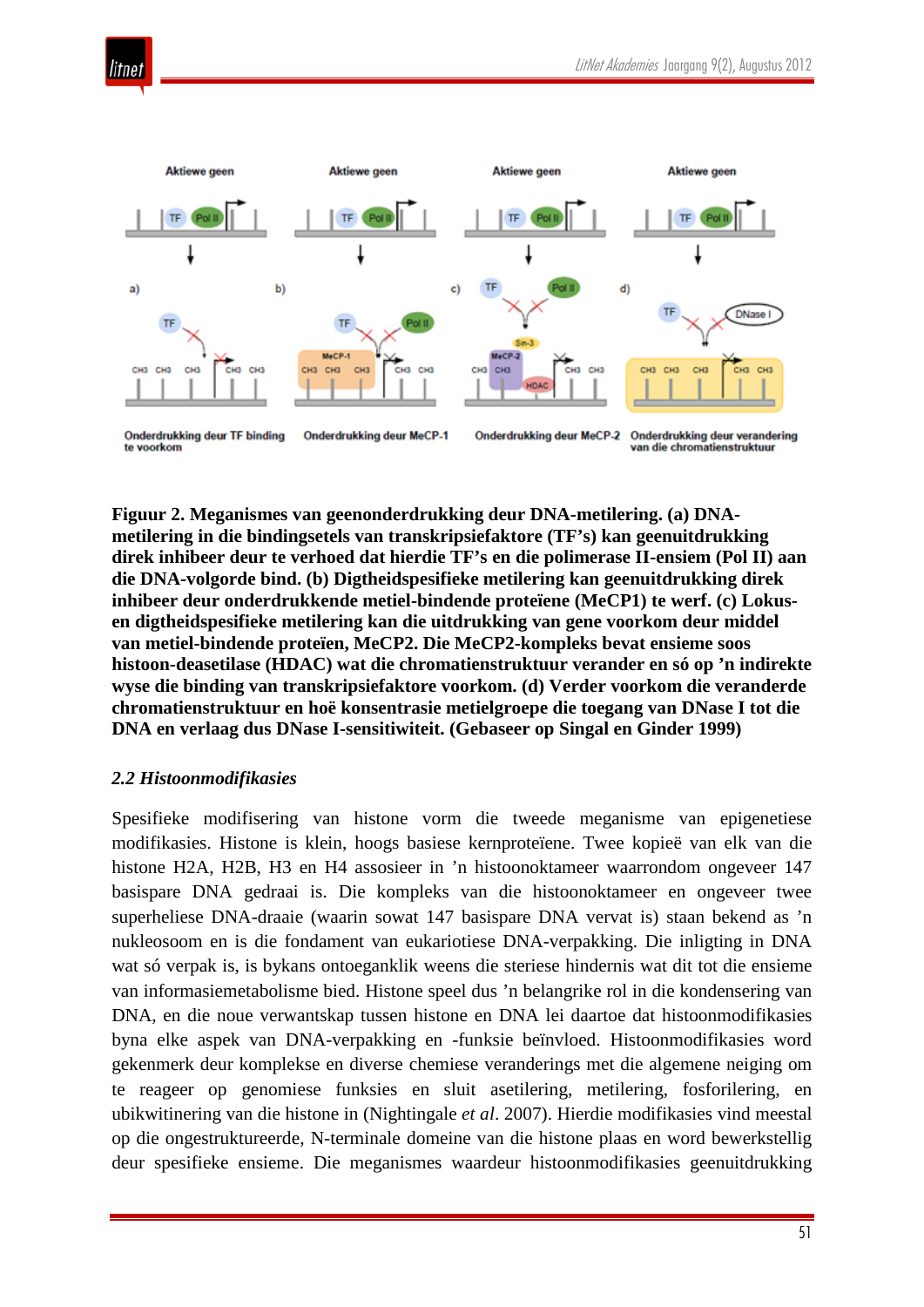beïnvloed, hou verband met 'n meegaande verandering van die chromatienstruktuur, hetsy direk of indirek. Histoonasetilering verwyder byvoorbeeld die positiewe lading op die histone en belemmer dus *direk* die histoon-DNA-interaksies wat tot kompakte chromatienstrukture lei. Gene wat geassosieer is met geasetileerde histone is dus losweg verpak en toeganklik vir die transkripsie-masjinerie. Hierteenoor word 'n di- of trimetielgroep op lisien 9 van histoon H3 (H3K9) byvoorbeeld deur die bindingsmodule heterochromatien proteïen 1 (HP1) herken. Naasliggende HP1-proteïene polimeriseer dan om digverpakte, onaktiewe chromatienvesels te vorm. Alhoewel die metilering van H3 dus nie 'n direkte invloed op die DNA-histooninteraksie het nie, word geen-uitdrukking *indirek* beïnvloed. Só dien histoonmodifikasies dus as "merkers" vir latere prosesse wat geenregulering positief of negatief kan beïnvloed. Aangesien die bindingsmodules histoon-"merke" spesifiek herken, kodeer spesifieke histoonmodifikasies binne die konteks van 'n verpakte geen dus die uitdrukbaarheid van daardie geen. 'n Gedetailleerde bespreking van hierdie "histoon-kode" val buite die omvang van hierdie artikel; nietemin word die belangrikste geïdentifiseerde histoonmodifikasies en die biologiese konteks van elk in Tabel 1 saamgevat.

| <b>Histoon</b>         | Tipe modifikasie                                                                                     | <b>Epigenetiese konteks</b>                                                                                                                                              |
|------------------------|------------------------------------------------------------------------------------------------------|--------------------------------------------------------------------------------------------------------------------------------------------------------------------------|
| Histoon H1             | Fosforilering                                                                                        | Chromatien-kondensering,<br>geen-spesifieke aktivering en<br>onderdrukking.                                                                                              |
|                        | Ubikwitinering                                                                                       | Transkripsie-aktivering.                                                                                                                                                 |
| Histoon H2A            | Asetilering                                                                                          | Tetrahymena-oorlewing<br>bepaal deur H2A-asetilering.                                                                                                                    |
|                        | Ubikwitinering (H2-K123)                                                                             | Belangrik in mitose en<br>meiose.                                                                                                                                        |
| <b>Histoon H2B</b>     | Ubikwitinering<br>Asetilering<br>Fosforilering<br>Metilering<br>ADF-ribosilering                     | Voorvereiste vir H3<br>metilering.<br>Chromatien-hermodulering.<br>Chromatien-kondensering.<br>Chromatien-stabilisering.<br>Onbekend.                                    |
| Histoon H <sub>3</sub> | Ubikwitinering<br>Asetilering<br>Fosforilering<br>Metilering (H3-K4, R17)<br>Metilering (H3-K9, K79) | Losmaak van nukleosoom.<br>Transkripsie-aktivering.<br>Transkripsie-aktivering en<br>chromatien-kondensering.<br>Transkripsie-onderdrukking.<br>Transkripsie-aktivering. |
| Histoon H4             | Asetilering<br>Metilering (H4-R3)<br>Metilering (H4-K20)                                             | Transkripsie-aktivering.<br>Transkripsie-aktivering.<br>Transkripsie-onderdrukking.                                                                                      |

|  | Tabel 1. Belangrike histoonmodifikasies en epigenetiese konteks van elk |  |  |
|--|-------------------------------------------------------------------------|--|--|
|--|-------------------------------------------------------------------------|--|--|

# *2.3 RNA-regulering*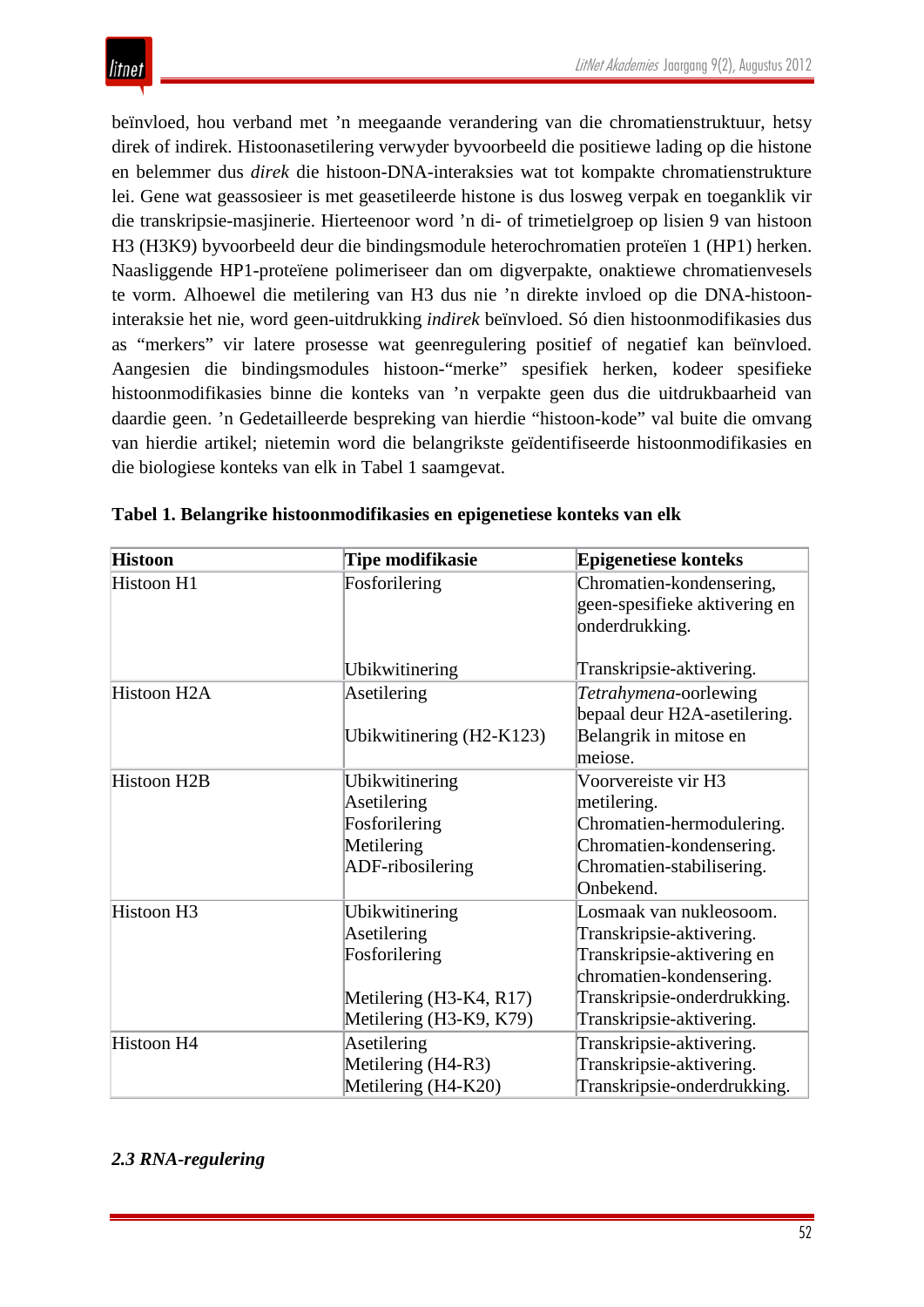Ongeveer 98% van die sogenaamde "onsin"-DNA kodeer vir nikoderende RNA (ncRNA) van verskillende lengtes, soos opgesom in Tabel 2. ncRNA is alle funksionele RNA wat nie na proteïene vertaal word nie. Voorbeelde sluit in: die *algemeen-bekende ncRNA*, ribosomale RNA (rRNA) en oordrag-RNA (tRNA); *kort ncRNA*, waaronder mikro-RNA (miRNA), klein demper-RNA (siRNA) en piwi-wisselwerkende RNA (piRNA); *gemiddelde lengte ncRNA*, waaronder klein nukleolêre RNA (snoRNA); *langer ncRNA*, waaronder groot intrageniese ncRNA (lincRNA), vertaalde ultrabewaarde areas (T-UCR), en lang niekoderende RNA (lnRNA). ncRNA is 'n sleutel element van sellulêre homeostase en vorm die basis van RNA-regulering, die derde meganisme betrokke by epigenetiese modifikasies (Morris 2009). Verskeie ncRNA-molekules reguleer die uitdrukking en stabiliteit van gene in beide pro- en eukariote (Mattick en Makunin 2006). Regulering van geenuitdrukking vind plaas *in trans* en *in cis*. Rakende transkripsie en RNA-regulering word 'n *trans*-werkende element beskryf as DNA wat kodeer vir 'n ncRNA wat die transkripsie van 'n ander geen reguleer, terwyl 'n *cis*-werkende element verwys na 'n DNA-volgorde wat deur middel van TF's en/of ander *trans*-werkende elemente die uitdrukking van gene op dieselfde chromosoom reguleer. Die meer bekende tRNA en rRNA vorm deel van die ncRNA-groep wat die translasie van boodskapper-RNA (mRNA) na proteïene bewerkstellig, terwyl die meerderheid van die ander ncRNA funksioneer om geenuitdrukking te voorkom (Mattick en Makunin 2006). ncRNA vorm deel van die RNA-induserende demperkompleks (RIDK). Spesifieke en minder spesifieke komplementêre basis-paring tussen dié ncRNA-volgordes en ander RNA-volgordes (boodskapper-RNA, mRNA) of DNA-volgordes lei tot die splitsing van die teiken-nukleotied-ketting soos voorgestel in Figuur 3 (Saxena *et al*. 2003).

| <b>Tipe ncRNA</b>                        | <b>Funksie</b>                                                                                                                                                                                                                          | Grootte/Lengte                   |
|------------------------------------------|-----------------------------------------------------------------------------------------------------------------------------------------------------------------------------------------------------------------------------------------|----------------------------------|
| Algemeen-bekende<br>ncRNA                |                                                                                                                                                                                                                                         |                                  |
| rRNA<br>(ribosomale RNA)                 | Strukturele en ensiematiese komponente van die<br>ribosome, die liggaampies waar proteïensintese<br>plaasvind. Die ensiematiese werking van rRNA<br>voorsien die meganisme vir proteïensintese deur<br>hul interaksie met tRNA en mRNA. | $18 S - 1.9 kb$<br>$28 S - 5 kb$ |
| tRNA<br>(oordrag RNA)                    | Bind kovalent aan aminosure en bewerkstellig die $54 - 100$ nt<br>aaneenskakeling van die groeiende<br>proteïenketting.                                                                                                                 |                                  |
| <b>Kort ncRNA</b>                        |                                                                                                                                                                                                                                         |                                  |
| miRNA<br>(mikro-RNA)                     | Onderdruk mRNA-translasie deur niespesifieke<br>basis-paring tussen miRNA en teiken-mRNA.                                                                                                                                               | 20-25 nt                         |
| siRNA<br>(klein demper-RNA)              | Onderdruk mRNA-translasie deur spesifieke<br>basis-paring tussen siRNA en teiken-mRNA.                                                                                                                                                  | 20-25 nt                         |
| tiRNA<br>(trankripsie-inisiasie-<br>RNA) | Mag 'n rol speel in die regulering van transkripsie. 17-18 nt                                                                                                                                                                           |                                  |
| piRNA<br>(piwi-wisselwerkende            | Vorm RNA-proteïen-komplekse deur die<br>wisselwerking met piwi-proteïene om                                                                                                                                                             | 26-31 nt                         |

|  |  | Tabel 2. Tipes niekoderende RNA en hul onderskeie funksies |  |  |  |  |  |  |  |  |
|--|--|------------------------------------------------------------|--|--|--|--|--|--|--|--|
|--|--|------------------------------------------------------------|--|--|--|--|--|--|--|--|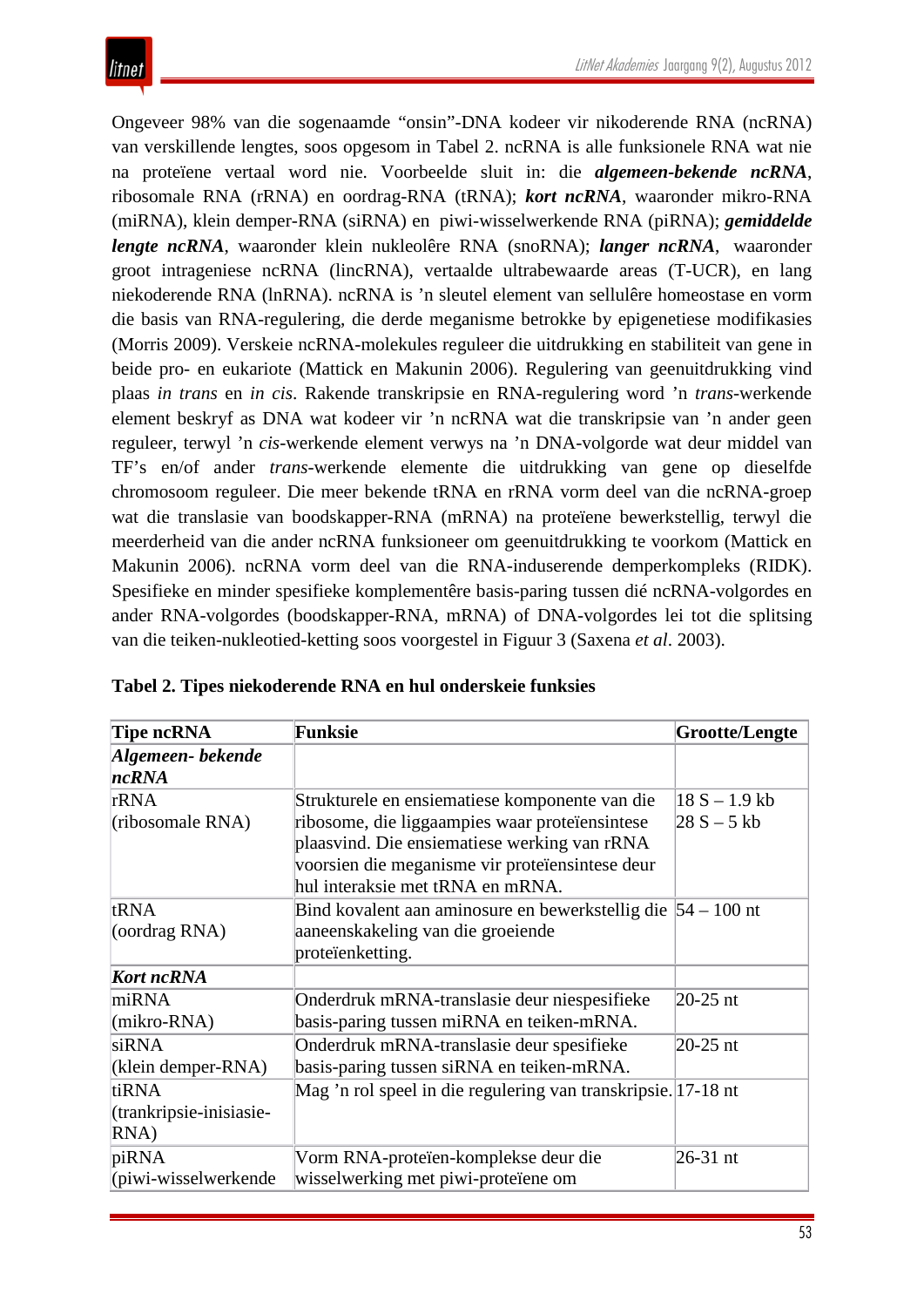| RNA)                                                            | geendemping van retrotransposons te veroorsaak.                                                                                                                            |               |
|-----------------------------------------------------------------|----------------------------------------------------------------------------------------------------------------------------------------------------------------------------|---------------|
| Gemiddelde ncRNA                                                |                                                                                                                                                                            |               |
| snoRNA                                                          | Voer lokus-spesifieke modifisering van<br>(klein-nukleolêre RNA) nukleotiede in teiken-RNA (rRNA en mRNA) aan<br>deur basis-paring tussen die snoRNA en die<br>teiken-RNA. | $60 - 300$ nt |
| pRNA<br>(promotor-<br>geassosieerde RNA)                        | 'n Groep lang en kort ncRNA wat geen-<br>uitdrukking reguleer by promotors en transkripsie-<br>beginpunte.                                                                 | $22 - 200$ nt |
| TSSa-RNAs<br>(Transkripsie-<br>beginpunt-<br>geassosieerde RNA) | Mag 'n rol speel in die onderhoud van<br>transkripsie.                                                                                                                     | $20-90$ nt    |
| <b>PROMPTs</b><br>(Promotor-opstroom<br>transkrip)              | Mag 'n rol speel in die aktivering van transkripsie. < 200 nt                                                                                                              |               |
| Lang ncRNA                                                      |                                                                                                                                                                            |               |
| lincRNA<br>(Groot intrageniese<br>ncRNA)                        | Assosieer met chromatien-modifiserende<br>komplekse om geenuitdrukking te bewerk.                                                                                          | $>200$ nt     |
| T-UCR<br>(Vertaalde<br>ultrabewaarde areas)                     | Mag 'n rol speel in die regulering van miRNA- en $>200$ nt<br>mRNA-vlakke.                                                                                                 |               |
| <b>TERRAs</b><br>(Telomeriese heraalde<br>RNA)                  | Onderhou die integriteit van telomeriese<br>heterochromatien deur regulering van telomerase-<br>aktiwiteit.                                                                | $>200$ nt     |
| Ander lncRNA<br>(byvoorbeeld XIST,<br>TSIX, p15AS, H19)         | Speel 'n rol in X-chromosoom-onderdrukking en<br>inprenting.                                                                                                               | $>200$ nt     |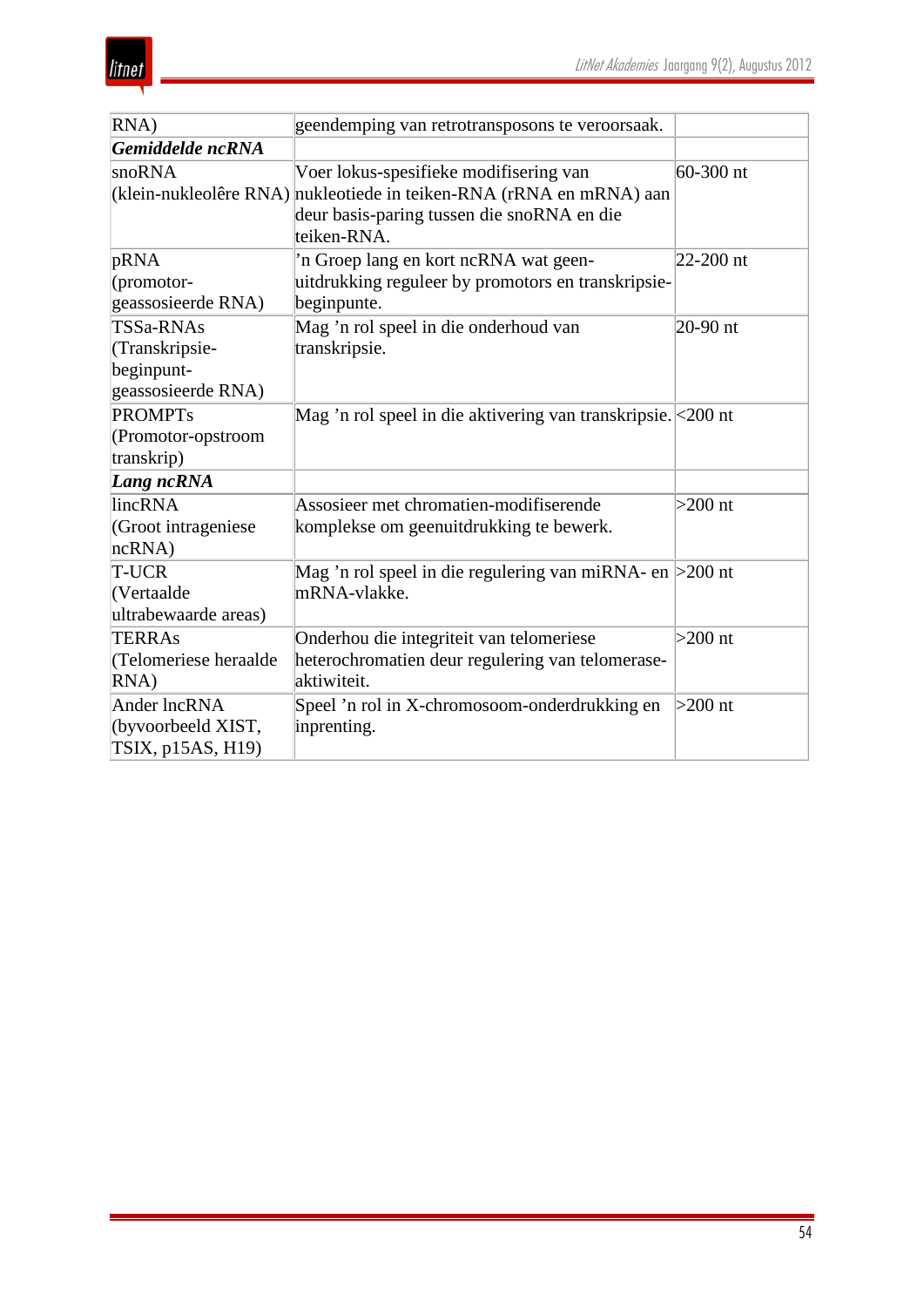



**Figuur 3. RNA-demper-meganisme. LnRNA- en miRNA-voorlopers word in soogdiere verwerk tot siRNA- of miRNA-duplekse deur die Kapper-ensiem. Vervolgens word hierdie kort dubbeldraad-RNA-molekules afgedraai en ingebou in effektorkomplekse, naamlik RNA-induserende demperkompleks (RISC) en miRNA-bevattende effektorkompleks (miRNP). RIDC en miRNP bewerk afsonderlik afbraak en translasieonderdrukking van teiken-mRNA. In soogdiere lei siRNA tot die splitsing van komplementêre teiken-RNA, terwyl die miRNA meestal betrokke is by die translasieonderdrukking van teiken-mRNA. (Gebaseer op Meister en Tuschl 2004)**

#### *2.4 Proteïenkonformasieveranderinge*

Meer onlangs is prions as 'n proteïenverwante epigenetiese meganisme geïdentifiseer in bakkersgis wat bydra tot oorerwing van omgewingsverworwe eienskappe (Halfmann en Lindquist 2010). Prions is 'n groep proteïene met 'n unieke vermoë om in 'n alternatiewe konformasie (konformeer) te vou as hul normale, nieprion-konformasie. Die veranderde konformasie van die prion het 'n direkte impak op proteïenfunksie. Skielike veranderinge in temperatuur, pH en intrasellulêre metaboliete hou onmiddellike gevolge in vir proteïenvouing en speel dus 'n belangrike rol in die induksie van prions, hul alternatiewe konformasie en funksie. Die abnormale proteïen-konformasie (prion-konformasie) plant voort deur homself af te druk op 'n homoloë proteïen. Prions kapitaliseer op die finale stap in die dekodering van die genetiese boodskap, naamlik proteïenvouing, om fenotipe-variasie teweeg te bring. Prions is stabiel tydens paring en meiose en word so na dogterselle oorgedra om stres-geïnduseerde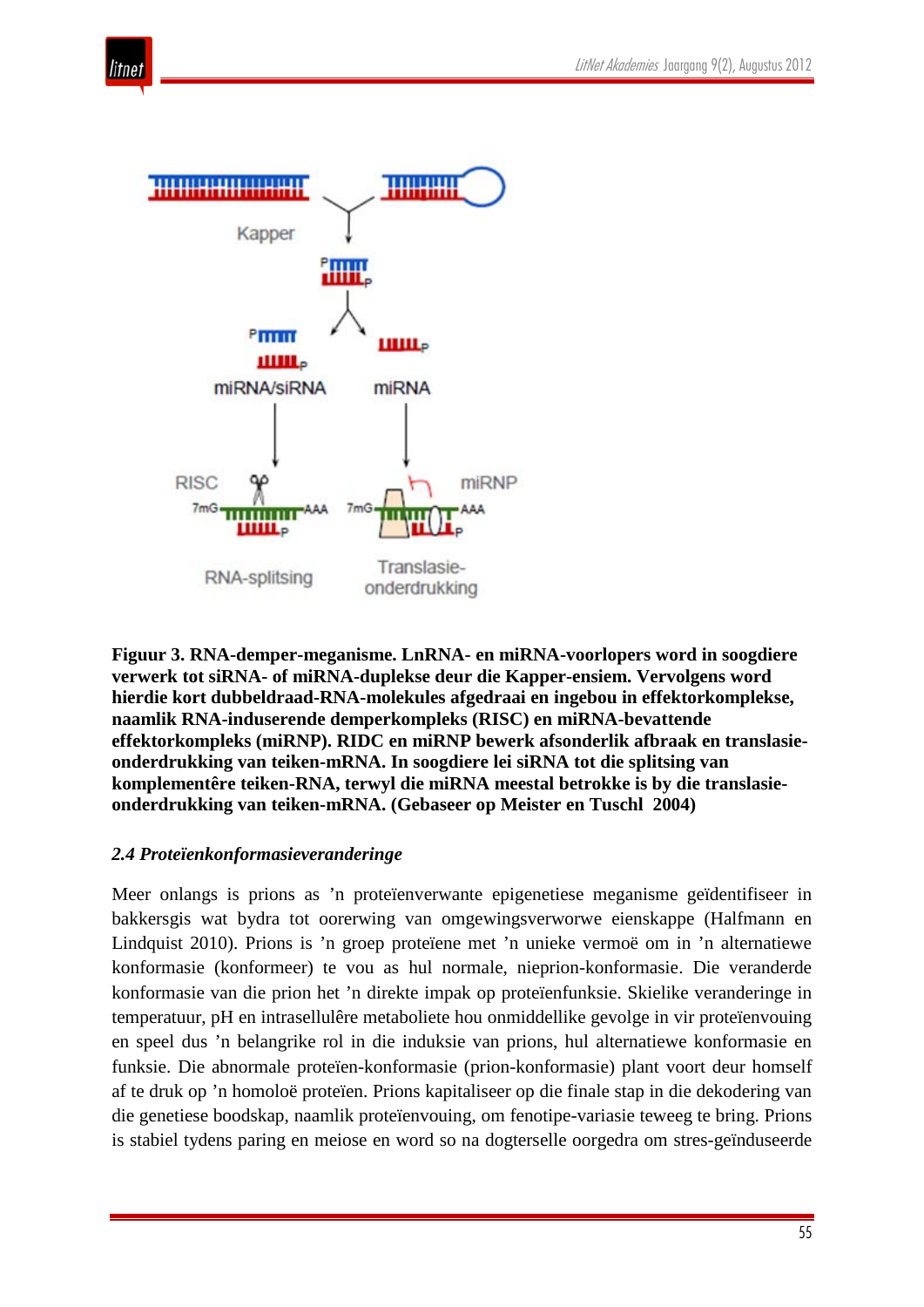verworwe eienskappe aan die nageslag oor te dra. Hierdie oorerflike omgewingsgeïnduseerde verandering steun die rol van proteïenvouing in epigenetika.

Prions is meer bekend vir malkoei- en Creutzfeldt-Jakob-siekte, maar prionproduksie in *Sacchromyces ceriviciae* bevoordeel oorlewing en aanwas tydens omgewingstres, is oorerflik en omkeerbaar (Halfmann en Lindquist 2010). Gedurende tye van omgewingstres vorm *S. ceriviciae* prions wat aanpassing by die omgewing steun en lei tot 'n verbeterde, sterker fenotipe. Kennis aangaande die positiewe rol van prions in die soogdier as gasheer is beperk. Voorlopige resultate op *S. ceriviciae* impliseer dat hierdie epigenetiese verskynsel ook 'n rol mag speel in die aanpassing van die mens by sy ewig veranderende omgewing.

## *2.5 Onderlinge afhanklikheid*

Epigenetiese meganismes is verantwoordelik vir die toepassing en handhawing van patrone van geenuitdrukking wat seldifferensiasie in hoër eukariote meebring (Turner 2007). Epigenetiese meganismes werk nie in isolasie nie en verskeie epigenetiese merkers word gebruik om sellulêre seine op chromatienvlak te integreer. Verskeie modifikasies op histone en niehistoon-proteïene soos HMGs en DNA werk saam om chromatienveranderings te reguleer (Nightingale *et al*. 2007). MeCP-2-binding aan gemetileerde CpG-dinukleotiede veroorsaak byvoorbeeld nie net demping van geenuitdrukking deur die binding van TF's te voorkom nie, maar ook deur die verandering in chromatienstruktuur as gevolg van histoondeasetilering. Fuks *et al*. (2003) het getoon dat daar ook 'n verwantskap is tussen die metilering van lisien 9 op histoon 3 en DNA-metilering. Spesifieke komponente van die piRNA-sisteem is noodsaaklik om *de novo* metilering op die muis *Rasgrf1*-lokus te bewerkstellig en daarmee 'n betekenisvolle rol te speel by inprenting by dié lokus (Watanabe *et al*. 2011). Verder het dit ook onlangs bekend geword dat die regulering van DNMT's bewerk word deur ncRNA. Regulering van metilering is dus afhanklik van die dinamiese interaksies tussen posttranslasionele modifikasies op DNMT's en posttranskripsionele regulering deur miRNA. Alhoewel dit reeds bekend is dat vele ander ncRNA's in wisselwerking met soogdier-DNMT's is, is die presiese rol in die beheer van DNMT's nog nie bekend nie (Dennis *et al*. 2011). Nietemin is dit duidelik dat ten minste nukleïensuurverwante epigenetiese meganismes in 'n streng-gereguleerde, noue verwantskap met mekaar funksioneer.

## **3. Epigenetiese oorerflikheid**

Die epigenoom is besonder vatbaar vir veranderinge gedurende bevrugting en swangerskap, rondom geboorte en gedurende puberteit. Omgewingsfaktore wat epigenetiese veranderinge vroeg in die leeftyd van 'n individu induseer, kan die gesondheid van dié individu gedurende volwassenheid beïnvloed. Verhoogde vatbaarheid vir epigenetiese veranderinge tydens vroeë embrioniese fases hou moontlik verband met hoë vlakke van verskeie reguleerders van DNAmetilering en chromatienmodifikasie in embrionale stamselle en kiemselle (Feil en Fraga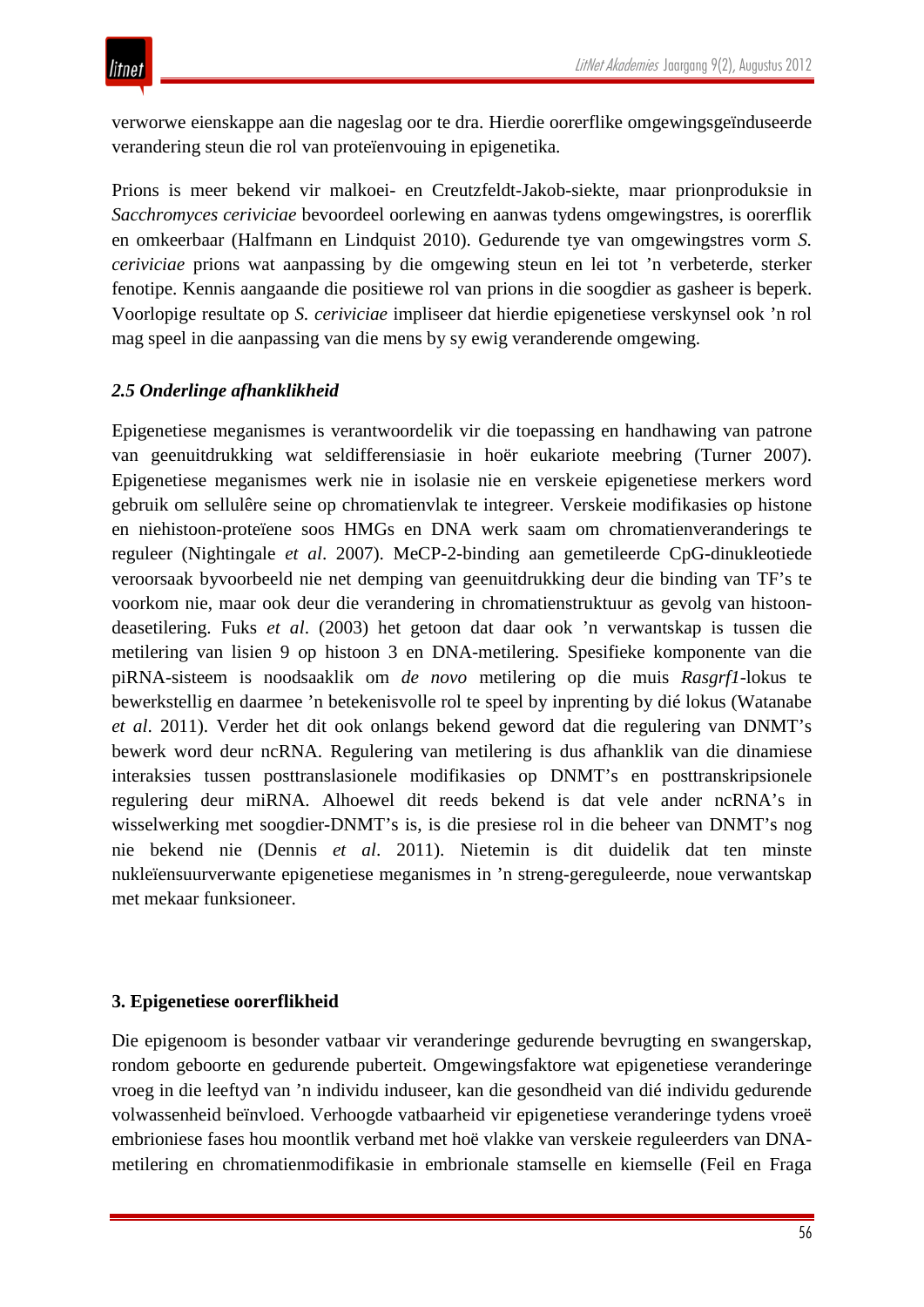2012). Transgenerasie epigenetiese oorerflikheid beskryf die oordrag van epigenetiese merke van ouer na kind tydens meiose (Skinner 2010). Blootstelling aan omgewingsfaktore gedurende gametogenese wat 'n verandering aan die epigenoom meebring, sal dus oorgedra word na die volgende generasie deur middel van transgenerasie epigenetiese oorerflikheid. Slegs merke wat oorgedra word na die F3-generasie is werklik transgeneratief, aangesien *in utero*-blootstelling eintlik die moeder (F0), die fetus (F1) en die primordiale kiemselle in die fetus (F2) beïnvloed. Mitotiese epigenetiese stabiliteit verseker die behoud van epigenetiese merke met DNA-replisering in somatiese selle tydens mitose (Skinner 2010). Dus bly die epigenetiese profiel relatief behoue gedurende die leeftyd van 'n individu, mits die omgewing konstant bly. Indien omgewingsfaktore wel die epigenoom van 'n spesifieke liggaamsel verander, word die veranderde epigenoom slegs oorgedra gedurende mitose en beïnvloed dus net dié selpopulasie van die individu. Veranderde epigenetiese merke in somatiese selle word nie oorgedra van een generasie na die volgende nie. Die finale epigenetiese profiel van 'n individu is dus die resultaat van beide mitotiese epigenetiese oorerflikheid en transgenerasieoorerflikheid, waarvan beide gedeeltelik deur die omgewing beïnvloed word. Kennis van die regulering en oorerflikheid van epigenetiese merke is steeds beperk.

#### **4. Moduleerders van epigenetika**

Stogastiese veranderinge in die epigenoom word veroorsaak deur beide intrinsieke faktore en omgewingsfaktore. Intrinsieke faktore sluit alle geneties-bepaalde inherente faktore van 'n organisme in. Intrinsieke faktore soos volgorde-variasie is een manier waarop genetiese faktore as moduleerders van epigenetika kan optree. Volgorde-variasie kan direk en/of indirek bydra tot epigenetiese variasie. Polimorfismes in die DNA-volgorde kan byvoorbeeld direk daartoe lei dat CpG-dinukleotiede uit die genoom wegval of vorm en kan so potensieel die metileringsprofiel van 'n individu verander (Bjornson *et al*. 2004). Mutasies of polimorfismes in gene wat kodeer vir ensieme wat epigenetiese modifikasie reguleer, soos DNMT's, metiel-bindende proteïene (MBP's), en histoon- en ncRNA-moduleerders, kan op 'n indirekte wyse die epigenoom beïnvloed.

Die omgewing is 'n kragtige moduleerder van epigenetika. Navorsing toon dat die dieet van ouers 'n belangrike rol speel in die epigenoom-profiel van hul nageslag (Pembry *et al*. 2006). DNA- en histoon-metilering hang af van die vlakke van S-adenosielmetionien (SAM), die universele metiel-donor. SAM word vrygestel deur die metionien-siklus (ook bekend as die een-koolstof-siklus) in samewerking met die folaat-siklus (Figuur 4). 'n Dieet ryk aan metieldonors kan DNA-metilering en gesondheid bevoordeel. Studies op Agouti-muise toon dat 'n metielryke dieet (cholien, foliensuur, vitamien B12 en betaïen) die pelskleur van afstammelinge verander en gesondheid bevoordeel deur die vlak van metilering van die agouti lang terminale herhaling (LTR) te verhoog (Cooney *et al*. 2002). Blootstelling van prenatale vroue aan diëtielstilbestrol, 'n sintetiese estrogeen, is geassosieer met epigenetiese veranderinge wat die kans op ginekologiese kankers verhoog (Li *et al*. 2003). Ongeag dieet kan die leefstyl van 'n ouer ook die epigenoom van 'n ongebore kind beïnvloed. Pembrey *et*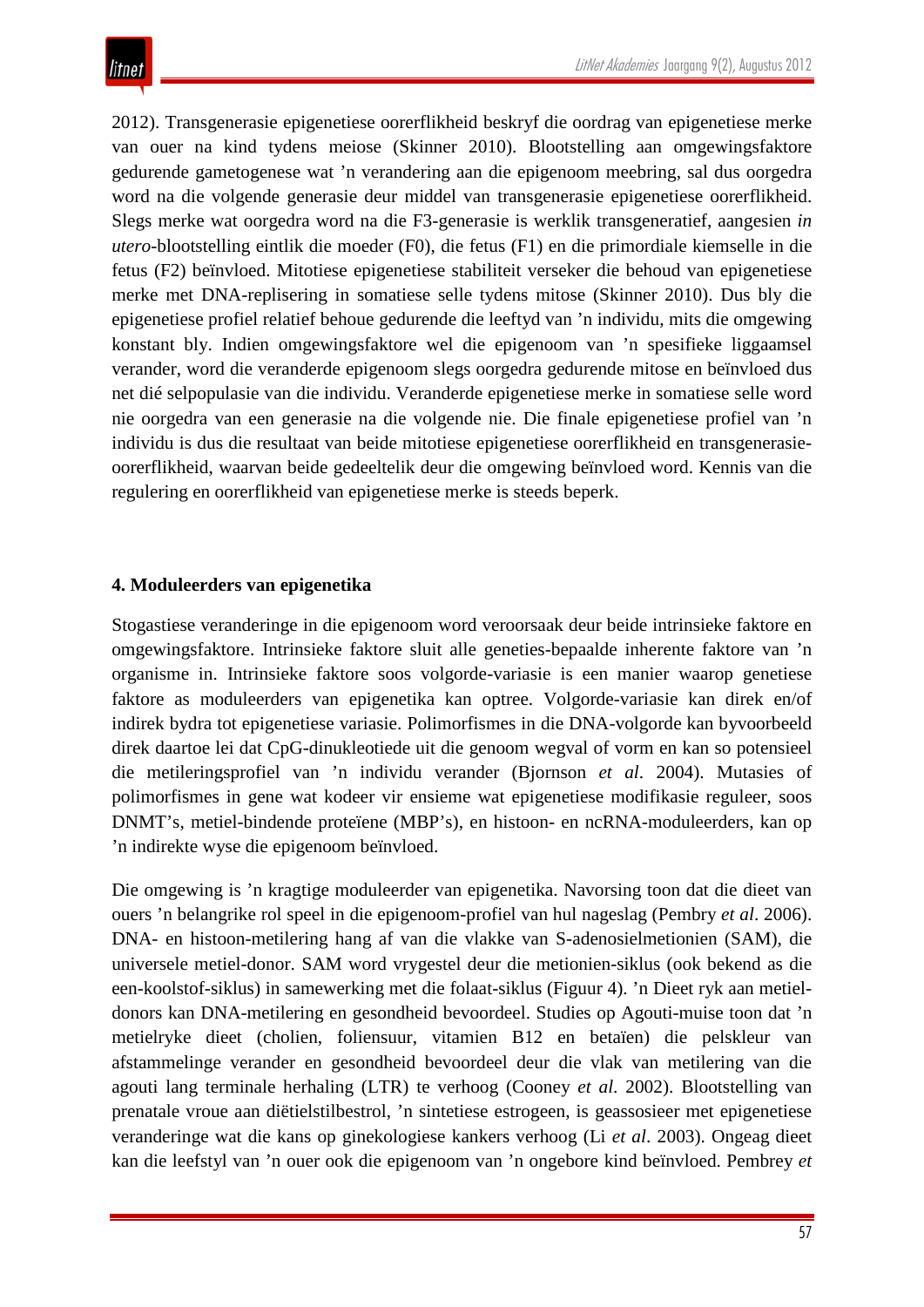

*al*. (2006) het getoon dat tabakrook 'n paternale transgenerasie-effek op die liggaamsmassaindeks van seuns het en dus as moduleerder van epigenetika optree. Alkoholgebruik deur vaders word ook geassosieer met die ontwikkeling van fetale alkoholspektrum-siektes as gevolg van verlaagde metilering by H19-DMR- en IG-DMR-gene in sperma-DNA (Ouko *et al*. 2009). Verder kan chemikalieë en besoedelingstowwe soos lugbesoedelingdeeltjies (Baccarelli *et al*. 2009), asbes (Christensen *et al*. 2009), silika (Umemera *et al*. 2008), benseen (Bollati *et al*. 2007) en swaarmetale (Baccarelli en Bollati 2009) soos chroom, kadmium, arseen en kwik, DNA-metilering by spesifieke gene in die mens verander en tot siektevatbaarheid bydra. 'n Studie op muise deur Manikkam *et al*. (2012) toon aan dat plastiek, dioksien en vliegtuigbrandstof 'n transgenerasie-effek op die voortplantingvermoëns van muise het. Terwyl die vroulike muise in die F1-, F2- en F3-generasie 'n vroeë aanvang toon tot puberteit, was spermatogeniese apoptose in manlike muise aangetas.



**Figuur 4. Molekulêre meganismes wat omgewingsimpak bemiddel. Globale DNA- en histoon-metilering word beïnvloed deur liggaamsvlakke van S-adenosielmetionien (SAM). Intrasellulêre produksie van SAM is afhanklik van dieet of dieetaanvullings en word uitgevoer deur die metionien/1-koolstof-siklus (swart →). Gedurende dié siklus word metielgroepe vanaf die folaatsiklus (blou →) gebruik vir SAM-sintese. Folaat in die dieet en foliensuur in dieetaanvullings, dien as bron vir die folaatsiklus. Foliensuur**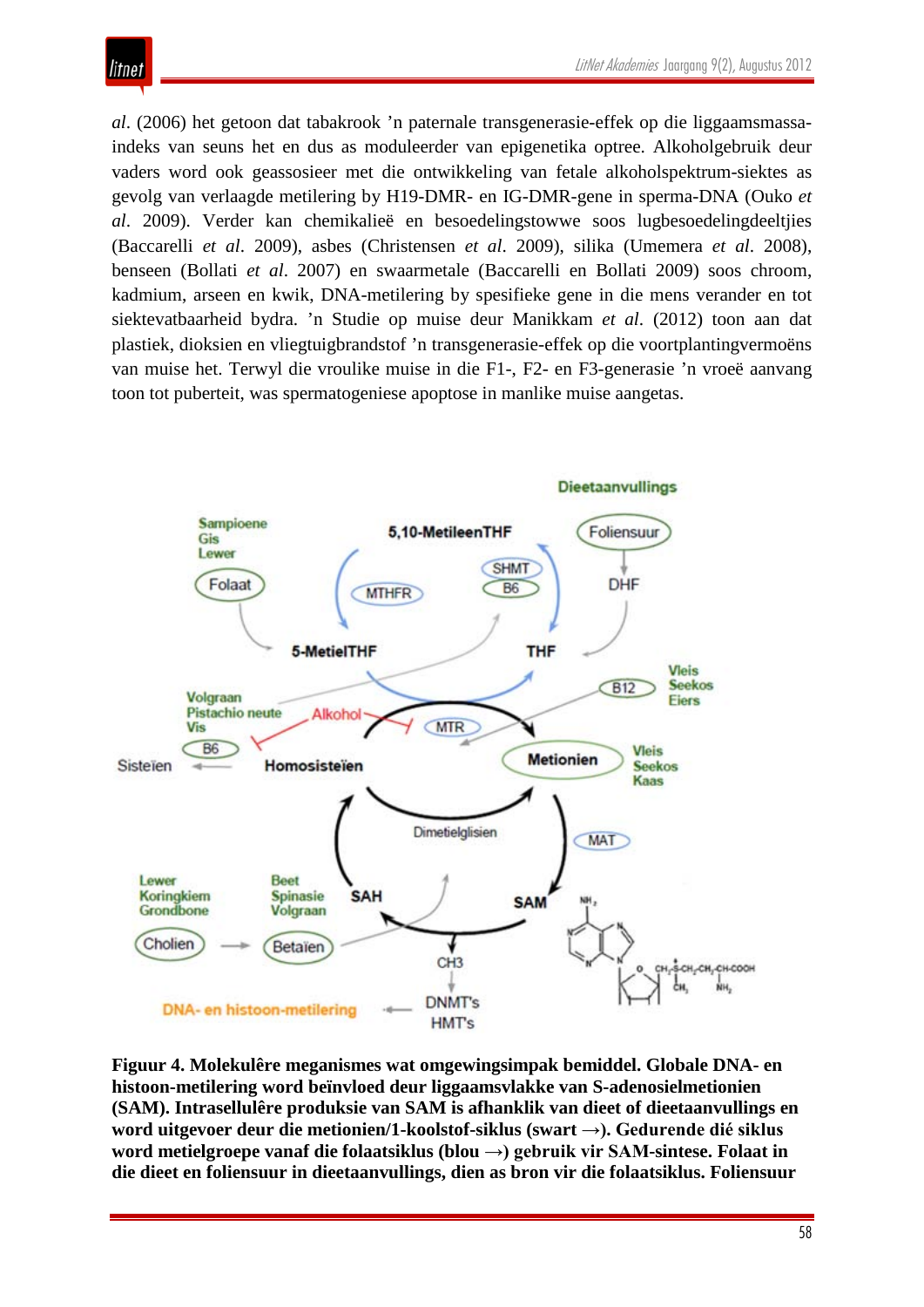**word omskep in dihidrofolaat (DHF) voor dit as tetrahidrofolaat (THF) in die siklus geïnkorporeer word. Die folaatsiklus word gedryf deur die ensieme serienhidroksimetieltransferase (SHMT), metileentetrahidrofolaat-reduktase (MTHFR) en 5 metieltetrahidrofolaat-homosisteïenmetieltransferase (MTR). Die metielgroepe wat vrygestel word deur die folaatsiklus word gebruik deur MTR om homosisteïen na metionien om te skakel. Metionien-adenosieltransferase (MAT) kataliseer die sintese van SAM vanaf metionien. SAM word omgeskakel na S-adenosielhomosisteïen (SAH) en vrygestelde metielgroepe word gebruik deur DNA- en histoonmetieltransferases (DNMT's en HMT's) om epigenetiese merke op DNA en histone aan te bring. Om die siklus te voltooi, word SAH gehidroliseer tot homosisteïen. Die metioniensiklus kan ook metielgroepe vanaf betaïen inlyf. Vitamiene B6 en B12 speel 'n belangrike rol in hierdie siklusse. B6 is betrokke by die omskakeling van homosisteïen na sisteïen, asook THF na 5,10-metileenTHF, terwyl B12 'n kofaktor is vir MTR. Alkohol beïnvloed SAMproduksie negatief deur die omskakeling van homosisteïen na metionien en homosisteïen na sisteïen te inhibeer, laasgenoemde deur die vlakke van vitamien B6 te verander. (Gebaseer op Freil en Fraga 2012)**

Die ingeprente epigenetiese merke wat die ouer se omgewingsfaktore weerspieël in die epigenoom van die afstammelinge is weer op hul beurt vatbaar vir moduleerders. Die epigenoom verander oor tyd. Byvoorbeeld, na bevrugting en die splitsing van die enkel sigoot waaruit 'n identiese (monosigotiese) tweeling ontwikkel, is die twee embrios se epigenoom, soos hul genoom, identies. Verskillende patrone van DNA-metilering en histoonasetilering word hierna neergelê, tensy hulle omgewing en leefstyl identies bly (Fraga *et al*. 2005). Die sielkundige omgewing gedurende vroeë ontwikkeling kan ook die epigenoom beïnvloed. McGowan *et al*. (2009) het getoon dat die promotors van glukokortikoïed-reseptore hipergemetileerd is in selfmoordgevalle waar die betrokke persone as kinders mishandel is.

Tesame met met die kumulatiewe effek van omgewingsfaktore oor tyd, speel ouderdom ook 'n rol in die modulering van epigenetika en studies het getoon dat die DNA-metilering voortdurend verander tydens ontwikkeling en veroudering. Takasugi (2011) het bevind dat die metileringsprofiel van 316 CpG-dinukleotiede in muise se spier-, brein- en lewerselle betekenisvol verskil tussen jong, volwasse en ou muise en dat die metilering in ou muise ooreenstem met die profiel van kankerselle en sekere siektetoestande. Verlaagde DNMT1 aktiwiteit en verhoogde uitdrukking van DNMT3, wat onderskeidelik globale hipometilering en hipermetilering by spesifieke CpG's kataliseer (Lu *et al*. 2006), is voorgestel as moontlike faktore met 'n impak op die verouderende epigenoom (Zhang *et al*. 2002; Lu *et al*. 2006). Daar word dus afgelei dat daar ten spyte van akkumulerende omgewingsfaktore ook met die verloop van tyd 'n inherente afname in die funksie van regulatoriese ensieme is.

## **5. Epigenetika in gesondheid en siekte**

Die verhouding tussen epigenoom, omgewing en siekte is kompleks en dit is onduidelik of die omgewing 'n direkte of indirekte impak op die epigenoom het. 'n Verdere onduidelikheid is of die klein veranderinge in die epigenoom die oorsaak of effek van siekte is. Nietemin,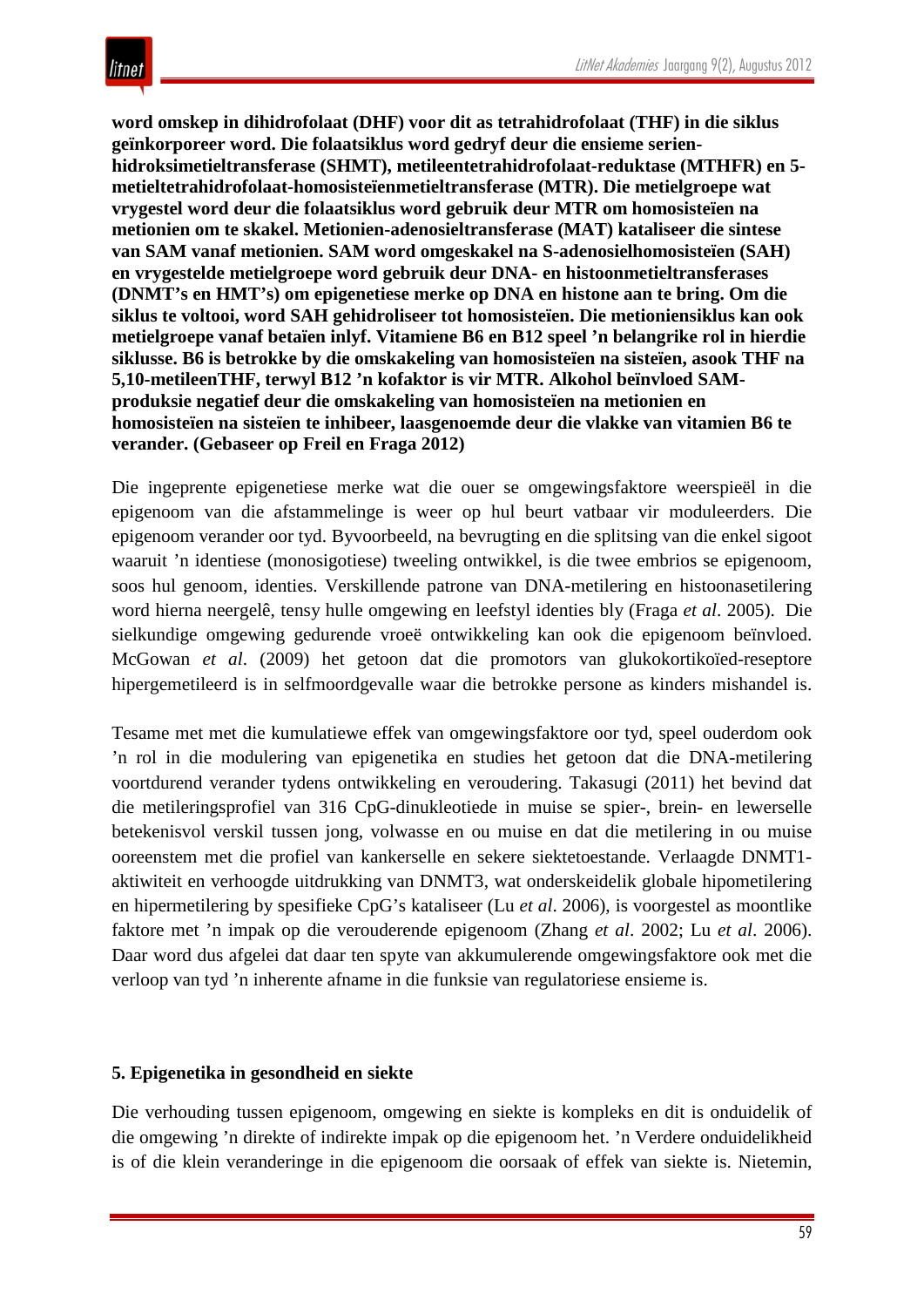epigenetiese merke wat met siektes geassosieer word, kan gebruik word as biomerkers vir siekte-vatbaarheid indien dit teenwoordig is in die bestaande epigenoom, terwyl siektegeïnduseerde epigenetiese veranderinge gebruik kan word om die erns en vordering van siekte, asook die effek van behandeling, te monitor. Huidige studies toon 'n groeiende lys siektetoestande met onderliggende epigenetiese meganismes (Tabel 3). 'n Duidelike illustrasie van oorerflike epigenetiese meganismes en siektes word gesien in kolonkanker, waar die DNA-wanparingsherstel-ensiem, gekodeer deur *MLH1*, onaktief is oor generasies heen van geaffekteerde individue as gevolg van DNA-metilering (Hitchins *et al*. 2007). Net soos regulering van geenuitdrukking deur epigenetiese meganismes van mekaar afhanklik is, is daar ook siektetoestande wat deur meer as een epigenetiese modifikasies beïnvloed word. Veelvuldige sklerose is een voorbeeld waar beide histoonmodifikasies en DNA-metilering 'n rol speel in die etiologie van die siekte. Chou *et al*. (2008) toon aan dat differensiële uitdrukking van *HLA* klas II-risiko-faktore vir veelvuldige sklerose deur verskeie histoonmodifikasies bewerk word. Huehn *et al*. (2009) wys weer op hulle beurt dat DNAmetilering *FOXP3* geenuitdrukking demp en lei tot verlaagde uitdrukking van dié geen, verantwoordelik vir 'n proteïen betrokke by die ontwikkeling van regulatoriese T-selle. Die belang van die niekoderende genoom in siekte in die mens is grootliks bestudeer in die konteks van wydverspreide wanuitdrukking en -funksie van miRNA in kanker. Dit is nou duidelik dat ander tipes ncRNA ook 'n rol in kanker speel. Net so speel verskillende tipes ncRNA'n rol in 'n verskeidenheid niekanker-siektetoestande van onder andere neurologiese, kardiovaskulêre en ontwikkelingsaard. Esteller (2011) gee 'n volledige oorsig van die rol van ncRNA in siektes in die mens. Daar is groot belangstelling in terapeutiese strategieë om die wanuitdrukking en -funksie van ncRNA reg te stel.

| <b>Siekte</b>                                                                         | <b>Epigenetiese meganisme</b>                                                                                                                           | <b>Verwysing</b>                 |
|---------------------------------------------------------------------------------------|---------------------------------------------------------------------------------------------------------------------------------------------------------|----------------------------------|
| <b>DNA-metilering</b>                                                                 |                                                                                                                                                         |                                  |
| Beckwith-Wiedemann-<br>sindroom                                                       | Mislukte DNA-metilering op die ncRNA-<br>geen KCNQ10T1.                                                                                                 | Weksberg <i>et al.</i><br>(2002) |
| Outisme                                                                               | Differensiële uitdrukking van gene by<br>chromosoom 7q word beheer deur<br>maternale inprenting deur epigenetiese<br>meganismes.                        | Shannen (2006)                   |
| Major-psigose                                                                         | Differensiële uitdrukking van stres-<br>geassosieerde gene en gene wat 'n rol<br>speel in neurologiese ontwikkeling a.g.v.<br>abnormale DNA-metilering. | Mill <i>et al.</i> (2008)        |
| Immuun-gebrek,<br>sentromeer-<br>onstabiliteit,<br>gesigsafwyking-<br>(ICF-) sindroom | Mislukte DNA-metilering by verskeie<br>gene betrokke by ontwikkeling en<br>immunologie a.g.v. 'n funksionele<br>mutasie in DNMT3b.                      | Jin <i>et al.</i> (2008)         |
| <b>Breekbare X-sindroom</b>                                                           | Uitgebreide herhaalde CGG-volgordes in<br>die FMR1 5' UTR-promotor-area word<br>deur DNA-metilering gedemp.                                             | Oostra en Willemsen<br>(2002)    |

**Tabel 3. Siektetoestande bewerk deur spesifieke epigenetiese meganismes**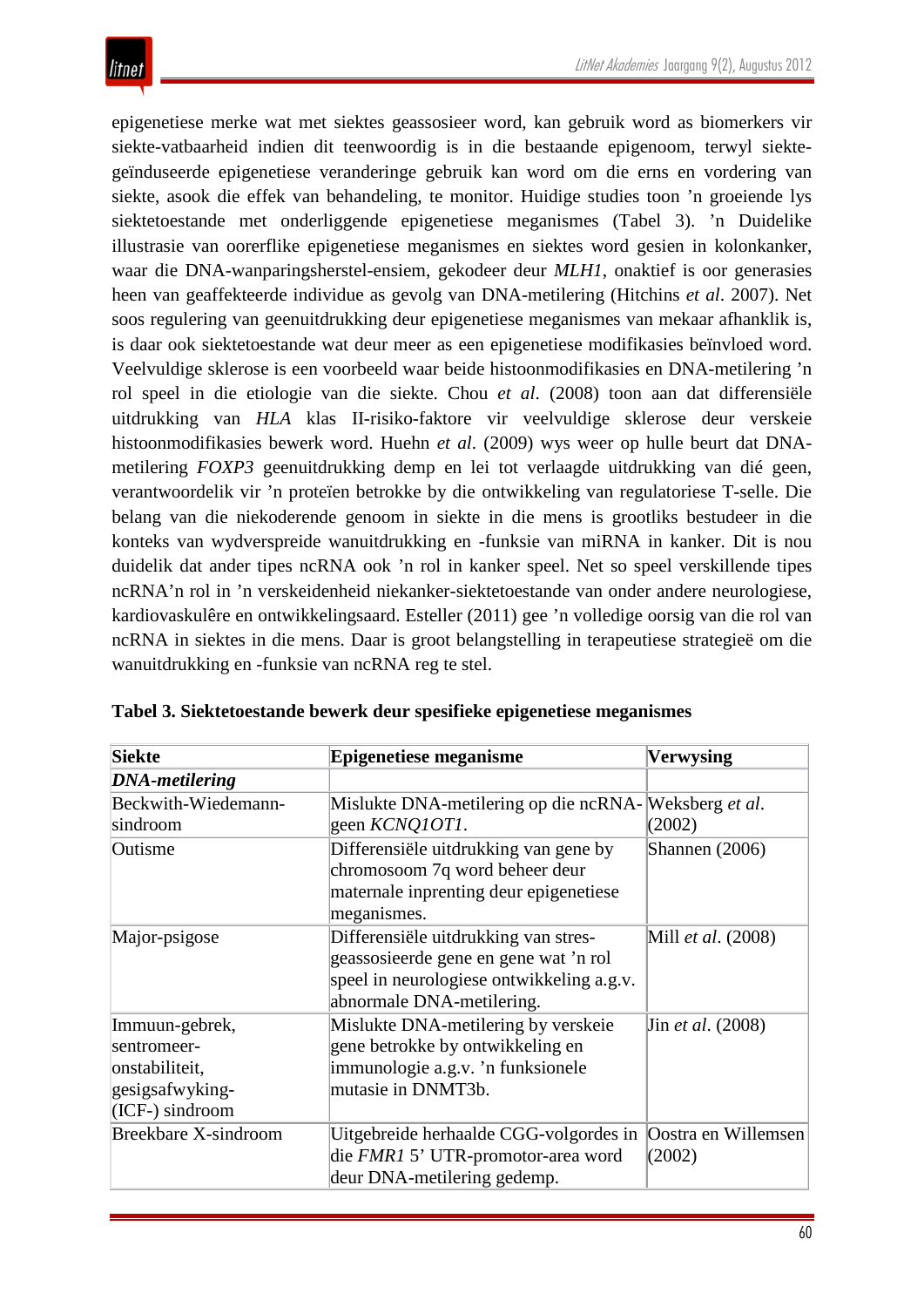

| Vetsug                                    | Veranderde geenuitdrukking van<br>ongeïdentifiseerde gene deur FTO-<br>geenproduk, 'n DNA-demetilase.                                                                                                                      | Gerkin et al. (2007)          |
|-------------------------------------------|----------------------------------------------------------------------------------------------------------------------------------------------------------------------------------------------------------------------------|-------------------------------|
| <b>Histoonmodifikasies</b>                |                                                                                                                                                                                                                            |                               |
| Asma                                      | Verlaagde histoon-deasetilase- en<br>verhoogde histoon-asetieltransferase-<br>aktiwiteit verminder NF-KB-inhibisie.                                                                                                        | Adcock et al. (2005)          |
| Kroniese obstruktiewe<br>pulmonêre siekte | Verlaagde histoon-deasetilase-aktiwiteit<br>verminder NF-KB-inhibisie deur<br>verhoogde histoon-asetilering.                                                                                                               | Adcock <i>et al.</i> $(2005)$ |
| Leukemie                                  | Chromosomale translokasie deur histoon- Claus en Lubbert<br>asetieltransferase en -metieltransferase.                                                                                                                      | (2003)                        |
| Niekoderende RNA                          |                                                                                                                                                                                                                            |                               |
| Alzheimer se siekte                       | Verhoogde vlakke van die niekoderende<br>anti-sin transkrip vir beta-sekretase-1<br>( <i>BACEI</i> ), <i>BACEI-AS</i> , korreleer met<br>amiloïed- $\beta$ 1-42, wat in verhoogde vlakke<br>voorkom in Alzheimer-pasiënte. | Faghihi et al. (2008)         |
| Parkinson se siekte                       | Genetiese variasie in die FGF20-geen<br>beïnvloed die binding van miRNA-433 en<br>bevorder die uitdrukking van FGF20 wat<br>lei tot verhoogde vlakke $\alpha$ -sinukleïen.                                                 | Wang <i>et al.</i> (2008)     |

Die toenemende belangstelling in die rol van epigenetika in siekte-ontwikkeling mag voordele inhou, aangesien epigenetiese afwykings, in teenstelling met geenmutasies, deur natuurlike of sintetiese epifarmaseutiese middels herstel kan word (Peedicayil 2008). Dus kan spesifieke moduleerders van die epigenoom gebruik word om afwykings te herstel. Huidige navorsing op epigenetiese terapie is grootliks gemik op kanker, aangesien die rol van epigenetika tot dusver die beste verstaan word in kanker. Die DNA-metilase-onderdrukker 5 aza-2-deoksisitidien is reeds in 2006 deur die derde fase van kliniese toetse vir die behandeling van akute miëloïed-leukemie, waarna dit deur die FDA aanvaar is (Boumber en Issa 2011). Kliniese toetse word tans uitgevoer op ander chemiese middels wat die potensiaal het om epigenetiese afwykings in verskeie kankers om te keer. Hierdie epifarmaseutiese middels is merendeels gemik op histoonmodifikasies en DNA-metilering, aangesien 'n spesifieke ncRNA gewoonlik die uitdrukking van meer as een geen reguleer en die teikening daarvan wyer implikasies het en newe-effekte mag inhou. 'n Nadeel van middels wat metilering globaal beïnvloed, is dat dit nie spesifiek is nie, en alhoewel dit voordelig is om byvoorbeeld onkogene te onderdruk deur verhoogde DNA-metilering, kan genoom-wye hipermetilering weer op sy beurt nadele tot gevolg hê. Dus lê daar nog baie werk voor om epigenetiese terapie meer spesifiek te maak.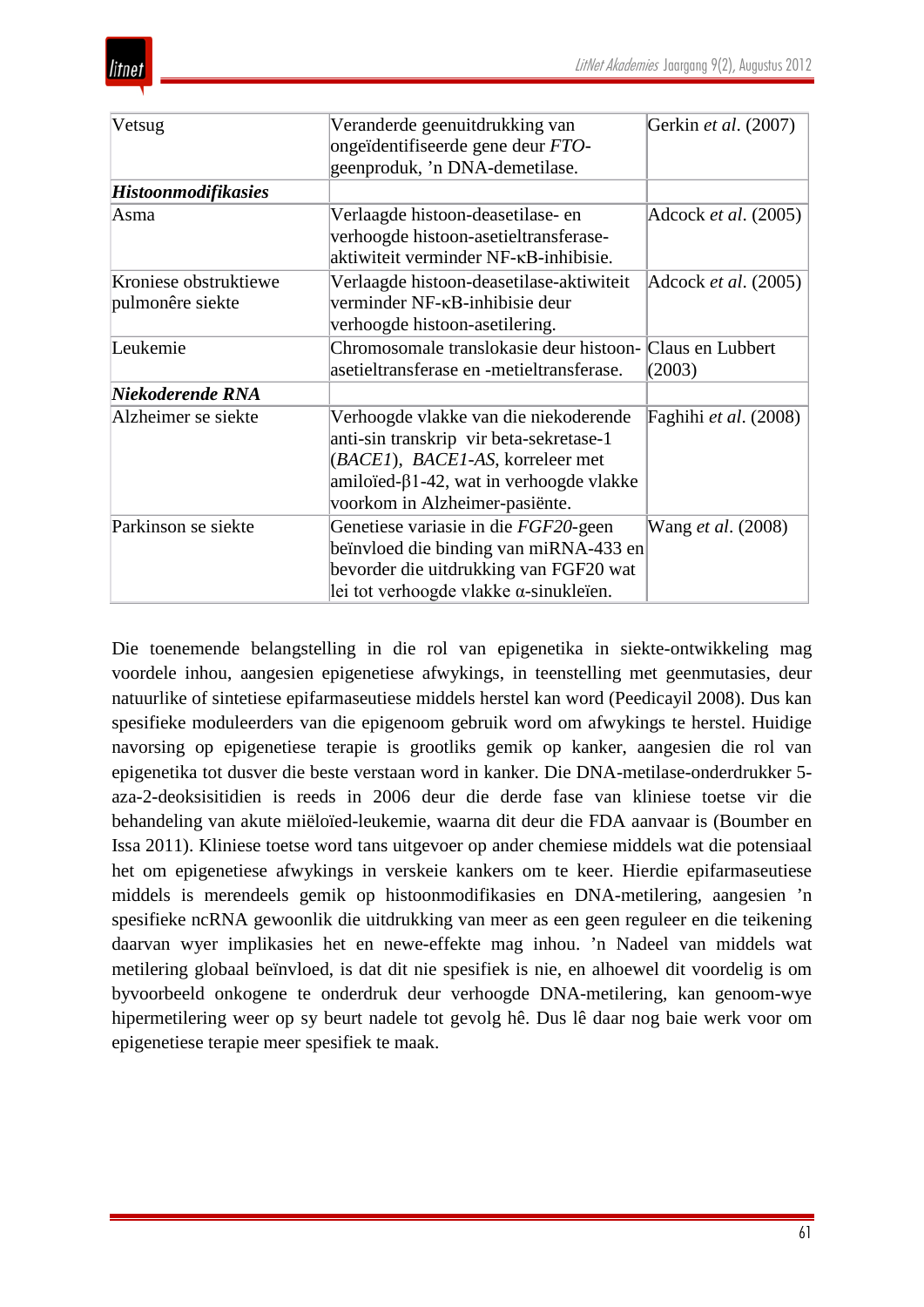### **6. Metodes vir die bestudering van epigenetika**

#### *6.1 DNA-metilering*

Dit is byna onmoontlik om DNA-metilering by 'n spesifieke lokus te bestudeer sonder voorafgaande metilering-afhanklike behandelings. Die drie basiese metilering-afhanklike behandelings sluit in: restriksie-ensieme, affiniteitsverryking en natriumbisulfaatomskakeling. 'n Wye verskeidenheid molekulêre biologiese tegnieke, soos die polimerasekettingreaksie (PCR), hibridisering- en volgordebepalingmetodes word gebruik om 5mCnukleotiede op te spoor nadat die genomiese DNA op een van bogenoemde maniere behandel is. Die kombinasie van die verskillende voorafgaande behandelings en daaropvolgende analitiese tegnieke het daartoe gelei dat daar vandag 'n groot verskeidenheid tegnieke is om hierdie epigenetiese modifikasie te bestudeer (Laird 2010). Die meerderheid van hierdie tegnieke is gemik op die bestudering van metilering op genoom-wye en lokus-spesifieke vlak. Natriumbisulfaat-omskakeling gevolg deur volgordebepaling is die norm en alle metileringspatrone behoort met hierdie behandeling bevestig te word (Laird 2010). Natriumbisulfaat-behandeling verander alle ongemetileerde sitosienbasisse na tiamien en sodoende kan metilering by spesifieke CpG-dinukleotiede opgespoor word en gekwantifiseer word deur 'n volgordebepaler.

Tegnieke wat gebruik maak van die polimerase-kettingreaksiemetode kan verder in twee subklasse verdeel word op grond van die inleier wat gebruik word. Die een groep gebruik inleiers wat spesifiek gemetileerde (of ongemetileerde) template amplifiseer, byvoorbeeld metilering-spesifieke PCR (MSP). Die tweede groep gebruik inleiers wat die templaat sal amplifiseer ongeag die metileringsprofiel, byvoorbeeld natriumbisulfaat-volgordebepaling, restriksie-ensiem-vertering en smeltkurwe-analises. Tabel 4 gee 'n oorsig van die mees algemene tegnieke vir die bestudering van DNA-metilering.

| Tegniek                 | <b>Beginsel</b>                              | <b>Voordele</b> | <b>Nadele</b>          |
|-------------------------|----------------------------------------------|-----------------|------------------------|
| Metilering-             | Natriumbisulfaat-behandeling                 | Ekonomies       | Lae sensitiwiteit by   |
| sensitiewe              | verander die primêre en so die               | en sensitief    | laer                   |
| enkelstring-            | sekondêre struktuur van                      | by hoër         | metileringsdigthede.   |
| konformasie-analise     | enkelstring-DNA.                             | persentasies    | Onvoltooide bisulfaat- |
| $(MS-SSCA)^{3}$         | Metilerings digtheid word bepaal metilering. |                 | omskakeling kan vals   |
|                         | deur veranderde mobiliteit                   |                 | negatiewe resultate    |
|                         | gedurende elektroforese.                     |                 | lewer.                 |
| Gemetileerde DNA-       | Gebruik teenliggame gerig teen               | Onafhanklik     | Duur.                  |
| immunopresipitasie      | 5mC gevolg deur                              | van bisulfaat-  |                        |
| gekoppel aan DNA-       | immunopresipitasie en                        | omskakeling     |                        |
| mikromatriks            | hibridisering op 'n DNA-                     | en ideaal vir   |                        |
| (MeDIP-Chip) $^{\circ}$ | mikromatriks.                                | genoom-wye      |                        |
|                         |                                              | analises.       |                        |
| Metilering-             | Restriksie-ensieme word gebruik Ekonomies    |                 | Metileringstudies is   |
|                         | sensitiewe restriksie- om die DNA te sny by  | en              | beperk tot DNA-        |

|  |  |  | Tabel 4. Metodes vir die bestudering van DNA-metilering |  |  |
|--|--|--|---------------------------------------------------------|--|--|
|--|--|--|---------------------------------------------------------|--|--|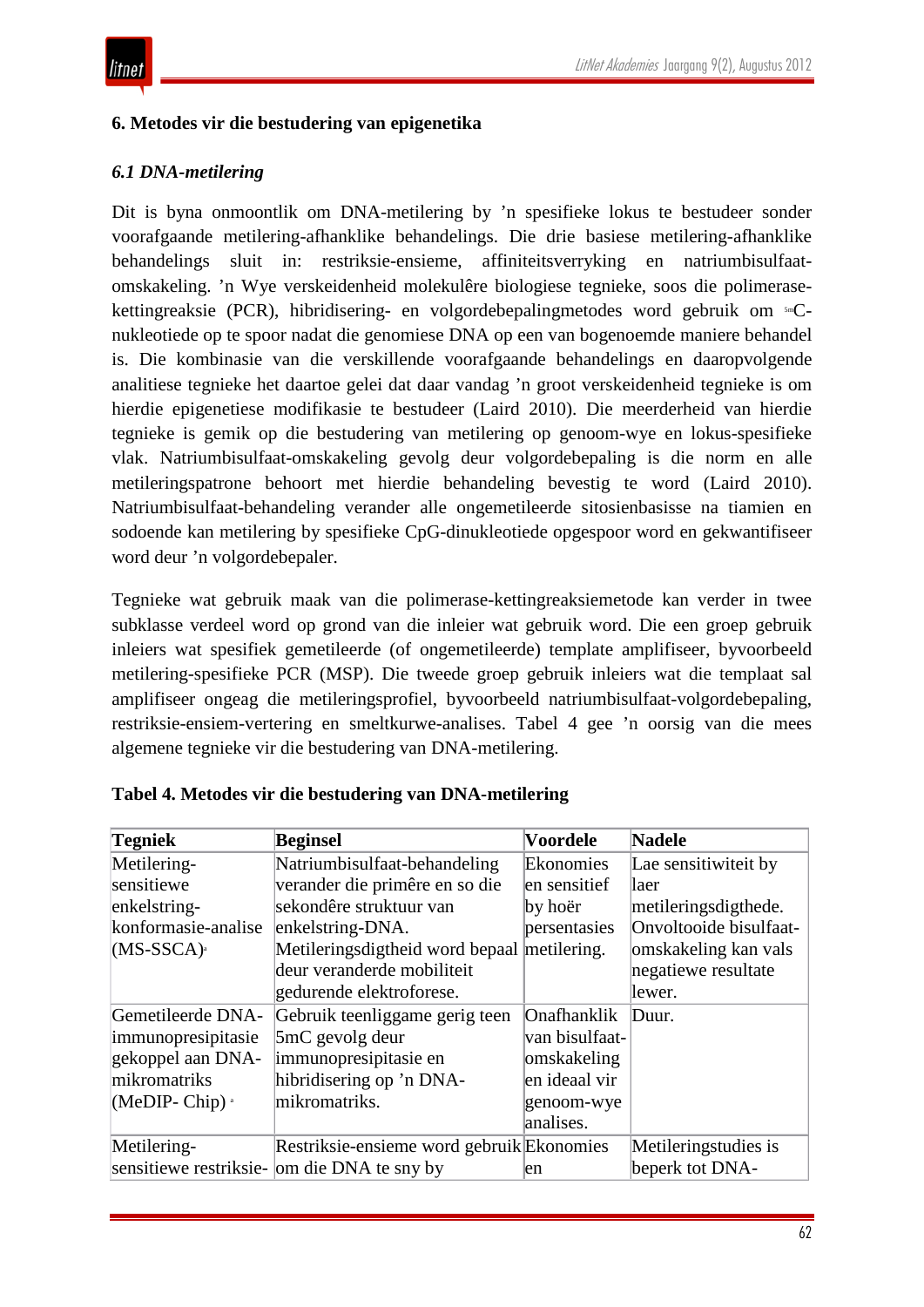

|                               | ensieme gevolg deur gemetileerde óf ongemetileerde |               | tydbesparend. volgordes wat herken |
|-------------------------------|----------------------------------------------------|---------------|------------------------------------|
| <b>PCR</b>                    | C-nukleotiede. PCR sal die                         |               | word deur die                      |
| $(MSRE-PCR)^a$                | produk slegs in die afwesigheid                    |               | restriksie-ensieme.                |
|                               | van splitsing amplifiseer.                         |               |                                    |
| Gekombineerde                 | Natriumbisulfaat-omskakeling                       | <b>Beter</b>  | Intensiewe tegniek wat             |
| bisulfaat- en                 | word gevolg deur PCR wat die                       | sensitiwiteit | beperk is tot DNA-                 |
| restriksie-ensiem-            | hele volgorde van belang                           | in            | volgordes wat herken               |
| analise                       | amplifiseer. Restriksie-ensieme                    | vergelyking   | word deur die                      |
| $(COBRA)^a$                   | word gebruik om by CpG-                            | met ander     | restriksie-ensieme.                |
|                               | dinukleotiede te sny voordat                       | restriksie-   |                                    |
|                               | densitometrie gebruik word om                      | ensiem-       |                                    |
|                               | die hoeveelheid splitsing te                       | tegnieke.     |                                    |
|                               | bepaal.                                            |               |                                    |
|                               | Metilering-spesifieke Natriumbisulfaat-omskakeling | Sensitief en  | Duur.                              |
| hoë-resolusie-                | word gevolg deur kwantitatiewe                     | tydbesparend. |                                    |
| smeltkurwe-analise            | PCR, waarna die smeltkurwes                        |               |                                    |
| $(MS-HRM)^a$                  | ontleed word deur hoë-resolusie-                   |               |                                    |
|                               | smeltkurwe-sagteware. Sitosien                     |               |                                    |
|                               | bly behoue tydens omskakeling                      |               |                                    |
|                               | indien gemetileerd. Meer                           |               |                                    |
|                               | sitosien-guanien-basis-pare                        |               |                                    |
|                               | smelt by 'n hoër temperatuur.                      |               |                                    |
| Volgordebepaling              | Natriumbisulfaat-omskakeling                       | Sensitief en  | Afhanklik van absolute             |
| deur sintese                  | gevolg deur volgordebepaling                       |               | tydbesparend. omskakeling deur     |
| (Pyrosequencing) <sup>a</sup> | gee die metileringsprofiel by 'n                   |               | natriumbisulfaat.                  |
|                               | spesifieke CpG-dinukleotied.                       |               |                                    |

<sup>a</sup> *Algemene Engelse afkortings vir tegnieke*.

## *6.2 Histoonmodifikasies*

Kennis aangaande die histoonmodifikasies oor 'n spesifieke geen (of regulatoriese element) is noodsaaklik om die epigenetiese konteks rondom geenuitdrukking te verstaan. Chromatienimmunopresipitasie (ChIP) word algemeen vir hierdie doel ingespan. Die standaard ChIPtoepassing begin met die isolasie van selkerne waarna kernproteïene geëkstraheer en kovalent aan DNA gekruiskoppel word (dikwels d.m.v. formaldehied). Ná kernlise word die chromatien gefragmenteer met sonikasie of ensiematiese vertering en korter chromatienfragmente word gepresipiteer deur 'n teenliggaam gerig teen die spesifieke histoonmodifikasie. Chromatienfragmente wat nie die betrokke modifikasie bevat nie, bly dus in oplossing. Hierna word die DNA uit die presipitaat gesuiwer vir verdere analises. Die polimerase-kettingreaksie (PCR) en kwantitatiewe PCR (qPCR) kan gebruik word om te bepaal of 'n spesifieke DNA-volgorde met die betrokke histoonmodifikasie geassosieer was (ChIP-PCR). Dit is egter ook moontlik om die assosiasie van 'n spesifieke histoonmodifikasie genoom-wyd vas te stel deur die gesuiwerde DNA op 'n mikromatriks te hibridiseer ("ChIP-on-Chip"). Die mees moderne benadering is egter om die gesuiwerde DNA se basisvolgorde te bepaal deur middel van volgordebepaling deur sintese ("ChIP-Seq"). Deur die aanvanklike immunopresipitasie met teenliggame teen verskillende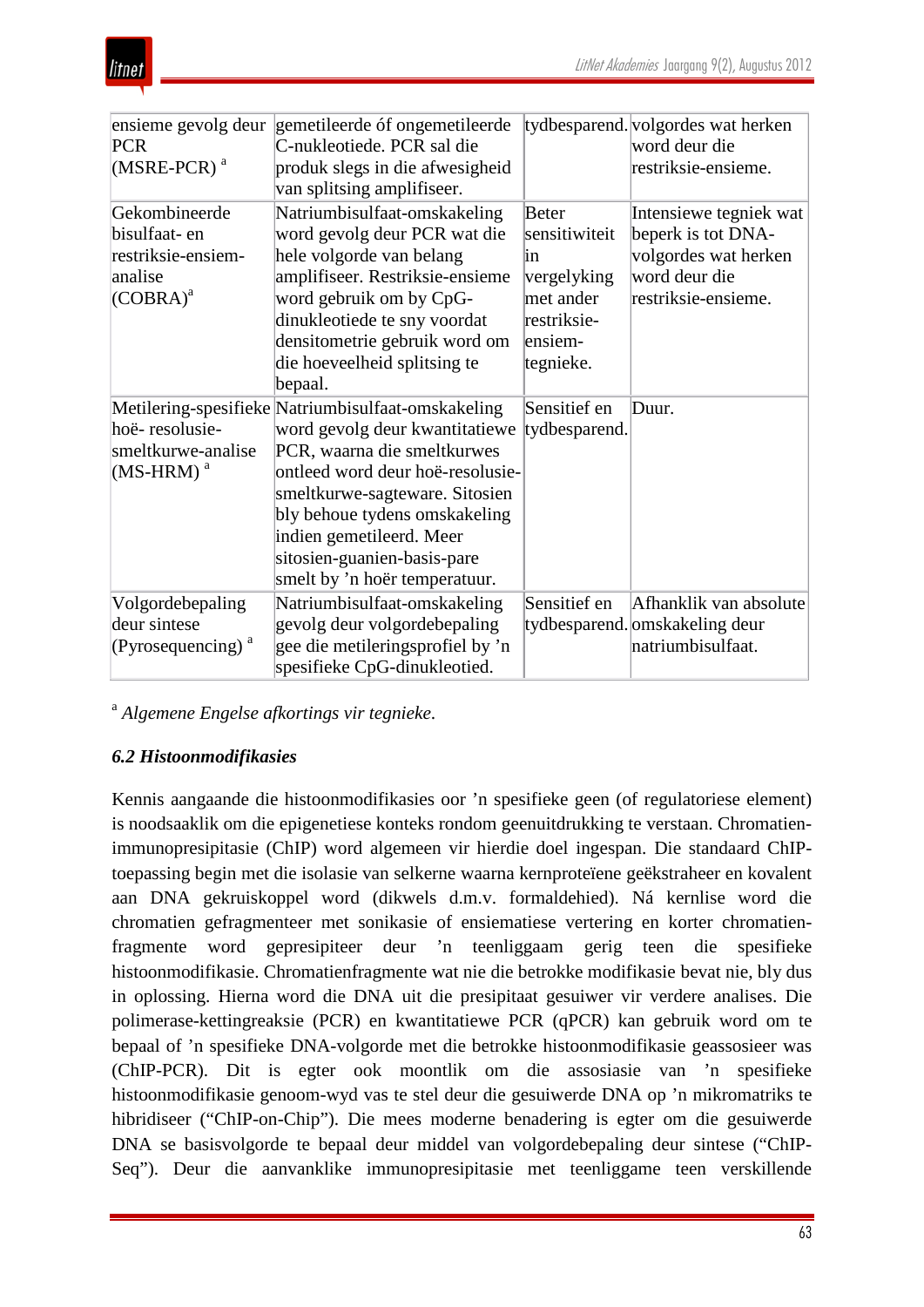gemodifiseerde histone uit te voer, kan daar dus bepaal word of 'n reeks modifikasies by 'n spesifieke lokus aangetref word.

In sommige gevalle is dit egter nuttig om globale (genoom-wye) veranderinge in histoonmodifikasies te bepaal sonder dat die lokaliteit van die modifikasies in ag geneem word. Hier speel hoë-resolusie-massaspektrometrie 'n sleutelrol. Histone wat uit selle of weefsels geëkstraheer is, word tipies geskei d.m.v. poliakrielamied-jel-elektroforese (PAGE) en dan in die jel deur ensieme verteer tot kleiner peptiede. Histoonpeptiede wat 'n betrokke modifikasie bevat, kan dan verryk word deur middel van 'n breë spektrum van metodes. Die verrykte monster word vervolgens op 'n mikrokolom (dikwels binne die konteks van hoëverrigting-vloeistofchromatografie (HPLC) of ultraverrigting-vloeistofchromatografie (UPLC) geskei en deur middel van elektrosproei-ionisering voorberei vir analise deur massaspektroskopie (MS). In 'n tandem MS (MS2)-eksperiment word 'n spesifieke peptiedioon deur die eerste MS geselekteer op grond van 'n kenmerkende massa-tot-ladingverhouding (m/z) en deurgevoer na 'n botsing-sel waar dit gefragmenteer word om die aminosuurvolgorde van die peptied in die tweede MS te bepaal. In die geval van peptiede wat posttranslasioneel gemodifiseer is, sal die teenwoordigheid van 'n modifikasie gereflekteer word in 'n massaverskuiwing wat ooreenstem met die massa van die modifikasie. Dit is dus moontlik om die presiese posisie van modifikasie te bepaal. Met behulp van die massawaardes wat in bogenoemde analises opgelewer word, word proteïene geïdentifiseer uit aanlyn-databasissoektogte. Wat bogenoemde metodes gemeen het, is dat histoonmodifikasies *in vivo* bestudeer word. Vanuit 'n molekulêr-epigenetika-oogpunt, is dit egter soms nodig om *in vitro*-eksperimente uit te voer om die ensieme wat posttranslasionele modifikasies aanbring, sowel as die spesifieke betrokke aminosuurresidue te identifiseer.

## *6.3 Niekoderende RNA*

Die kwantitatiewe analises van klein ncRNA van kort of gemiddelde lengte, soos miRNA, siRNA, piRNA, en snoRNA, word gekompliseer deur die klein grootte van hierdie molekules. RNA-kladtegniek is die standaardmetode vir die identifikasie en kwantifisering van RNA, maar vereis 'n betreklik groot hoeveelheid beginmateriaal van 10-20 µg totale RNA of meer as 5 µg klein ncRNA (Ro en Yan 2010). Die tegniek is tyd- en arbeidsintensief en maak gebruik van radioaktiewe isotope. 'n Tweede tegniek maak staat op 'n tipe PCR waar geïsoleerde klein ncRNA in 'n ensiematiese reaksie poli(A)-sterte kry aan die 3'-kant van die volgorde deur poliadenilering. snoRNA-komplementêre-DNA (cDNA) word dan gesintetiseer deur trutranskripsie en 'n inleier wat bestaan uit 'n passtuk aan die 5'-kant en 'n poli(T)-stert aan die 3'-kant. Kwantitatiewe PCR en/of konvensionele PCR kan dan uitgevoer word deur 'n inleier te gebruik wat spesifiek gerig is tot die klein ncRNA wat van belang is en die universele inleier met die passtuk en poli(T)-stert (Ro en Yan 2010).

Ander ncRNA word dikwels ondersoek met behulp van cDNA-biblioteke en die nuwe generasie volgordebepalingstegnieke. Alhoewel volgordebepalingstegnieke die ondersoeker toegang gee tot byna elke tipe ncRNA in 'n organisme, moet spesifieke funksies en uitdrukkingspatrone met behulp van PCR in spesifieke selle bevestig word. Mikromatrikse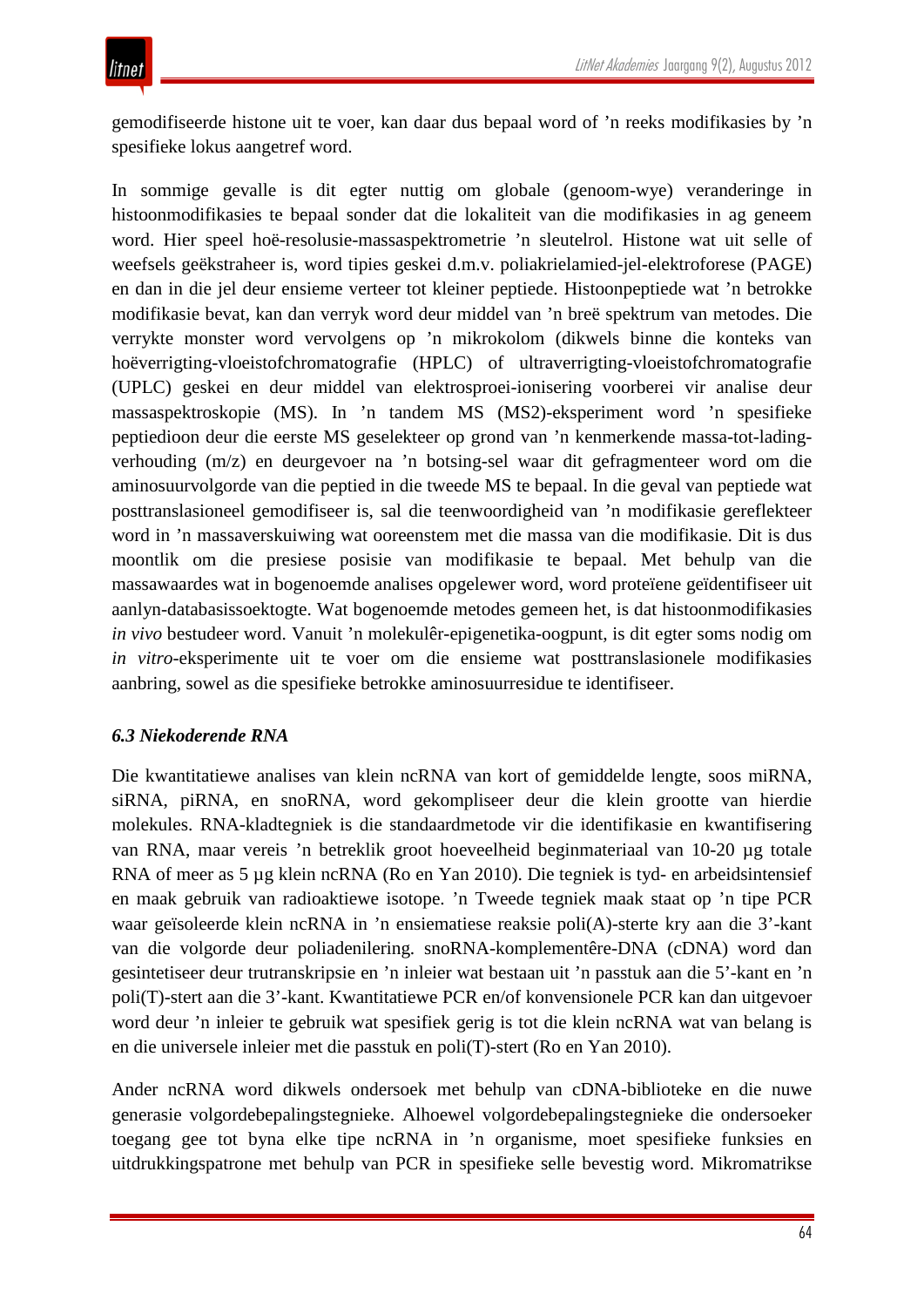vir reeds bevestigde ncRNA is kommersieel beskikbaar en word aanbeveel vir spoedige genoom-wye analises van 'n groot aantal monsters. Mikromatriks-analises is akkuraat en tydbesparend, maar is beperk tot bekende ncRNA-molekules.

#### **7. Samevatting**

Genetiese volgorde tesame met epigenetiese variasie bepaal fenotipe. Normale veranderinge aan die epigenetiese profiel staan sentraal in ontwikkelingsbiologie, terwyl nadelige epigenetiese variasie bydra tot die vatbaarheid en ontwikkeling van siektes. Begrip van die rol van DNA-metilering, histoonmodifikasies en ncRNA in geenregulering het gegroei, maar kennis oor die regulering en oorerflikheid daarvan is steeds beperk. Epigenetika hou implikasies in vir sel-, evolusie- en mediese biologie. Daar is toenemend waardering vir die belang van epigenetika in siekte en gesondheid. Die gebruik van epifarmaseutiese middels in kanker illustreer die omkeerbaarheid van nadelige epigenetiese variasie en moedig die ontwikkeling van die epifarmaseutiese bedryf aan. Navorsing op epigenetika kan lei tot 'n beter begrip van die patogenese van siektes en kan ook lig werp op die verskille in siektevatbaarheid tussen populasies en die impak van die omgewing op die verskynsel. Epigenetika mag belangrike implikasies inhou vir siektes wat deur 'n verarmde omgewing beïnvloed word en wat algemeen in sub-Sahara-Afrika voorkom, soos tuberkulose, MIV/VIGS en malaria.

#### **Erkenning**

Die outeurs bedank prof. Ian Dubery vir aanmoediging om in ons moedertaal te publiseer. Ons navorsing word gesteun deur die NRF, WNNR en CANSA.

#### **Bibliografie**

Avery, O.T., C.M. MacLeod, M. McCarty. (1944) Studies on the chemical nature of the substance inducing transformation of pneumococcal types induction of transformation by a desoxyribonucleic acid fraction isolated from pneumococcus type iii, J Exp Med. 79(2): 137- 58.

Adcock, I.M., K. Ito, P.J. Barnes. (2005) Histone deacetylation: an important mechanism in inflammatory lung diseases, COPD 2(4): 445-55.

Baccarelli, A., V. Bollati. (2009) Epigenetics and environmental chemicals, Current Opinion in Pedeatrics. 21(2): 243-51.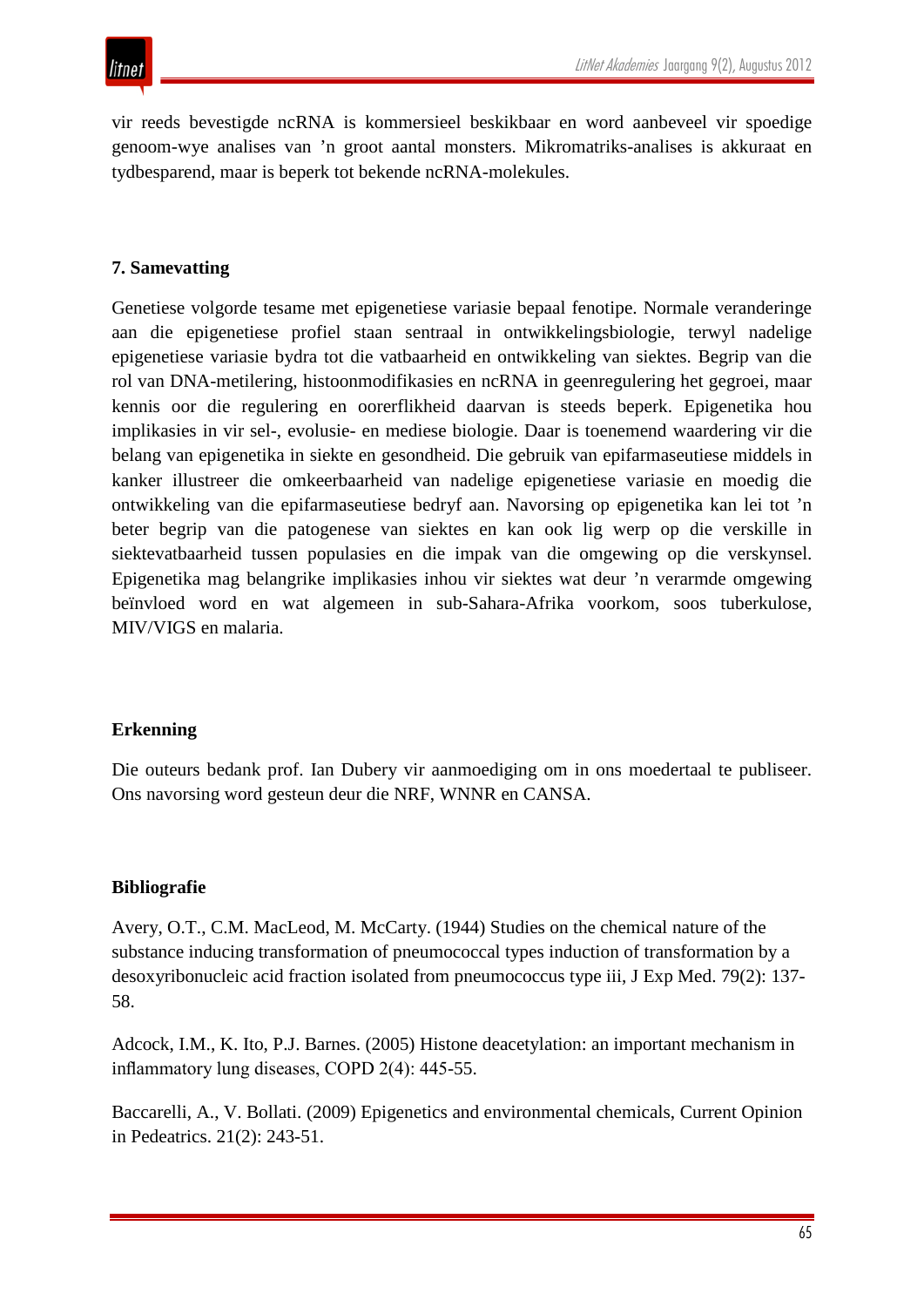Baccarelli, A., R.O. Wright, V. Bollati, L. Tarantini, A.A. Litonjua, H.H. Suh, A. Zanobetti, D. Sparrow, P.S. Vokonas, J. Schwartz. (2009) Rapid DNA methylation changes after exposure to traffic particles, American Journal of Respiratory and Critical Care Medicine. 179(7): 572-578.

Bollati, V, A. Baccarelli, L. Hou, M. Bonzini, S.Fustinoni, D. Cavallo, H.M. Byun, J. Jiang, B. Marinelli, A.C. Pesatori, P.A. Bertazzi, A.S. Yang. (2007) Changes in DNA methylation patterns in subjects exposed to low-dose benzene, Cancer Research. 67 (3):876-80.

Boumber,Y., J.P. Issa. (2011) Epigenetics in cancer: What's the future? Oncology. 25 (3): 220-8.

Boyes, J., A. Bird. (1991) DNA methylation inhibits transcription indirectly via a methyl-CpG binding protein, Cell. 64 (6): 1123-34.

Christensen, B.C., E.A. Houseman, C.J. Marsit, S. Zheng, M.R. Wrensch, J.L. Wiemels, H.H. Nelson, M.R. Karagas, J.F. Padbury, R. Bueno, D.J. Sugarbaker, R.F. Yeh, J.K. Wiencke, K.T. Kelsey. (2009) Aging and environmental exposures alter tissue-specific DNA methylation dependent upon CpG island context, PLoS Genet. 5(8):e1000602.

Chou, S.D., T.B. Tomasi. (2008) Spatial distribution of histone methylation during MHC class II expression, Mol Immunol. 45(4):971-80.

Claus, R., M. Lubbert. (2003) Epigenetic targets in hematopoietic malignancies, Oncogene. 22(42): 6489-96.

Cooney, C.A., A.A. Dave, G. Wolff. (2002) Maternal methyl supplements in mice affect epigenetic variation and DNA methylation of offspring, J Nutr. 132(8 Suppl):2393S-2400S.

Cubas, P., C. Vincent, E. Coen. (1999) An epigenetic mutation responsible for natural variation in floral symmetry, Nature. 401(6749):157-61.

Darwin, C. (1859) On the Origin of Species by Means of Natural Selection; or, The Preservation of Favoured Races in the Struggle for Life. London, uK: John Murray

Darwin, C. (1868) The Variation of Animals and Plants Under Domestication. London, UK: John Murray

Darwin, F. (ed) (1888) The Life and Letters of Charles Darwin. London, uK: John Murray

Dennis, H., M.N. Ndluvo, F. Fuks. (2011) Regulation of mammalian DNA methyltransferases: a route to new mechanisms, EMBO Rep. 12(7):647-56.

Esteller, M. (2011) Non-coding RNAs in human disease, Nat Rev Genet. 12(12):861-74.

Faghihi, M.A., F. Modarresi, A.M. Khalil, D.E. Wood, B.G.Sahagan, T.E. Morgan, C.E. Finch, G. St. Laurent III, P.J. Kenny, C. Wahlestedt. (2008) Expression of a noncoding RNA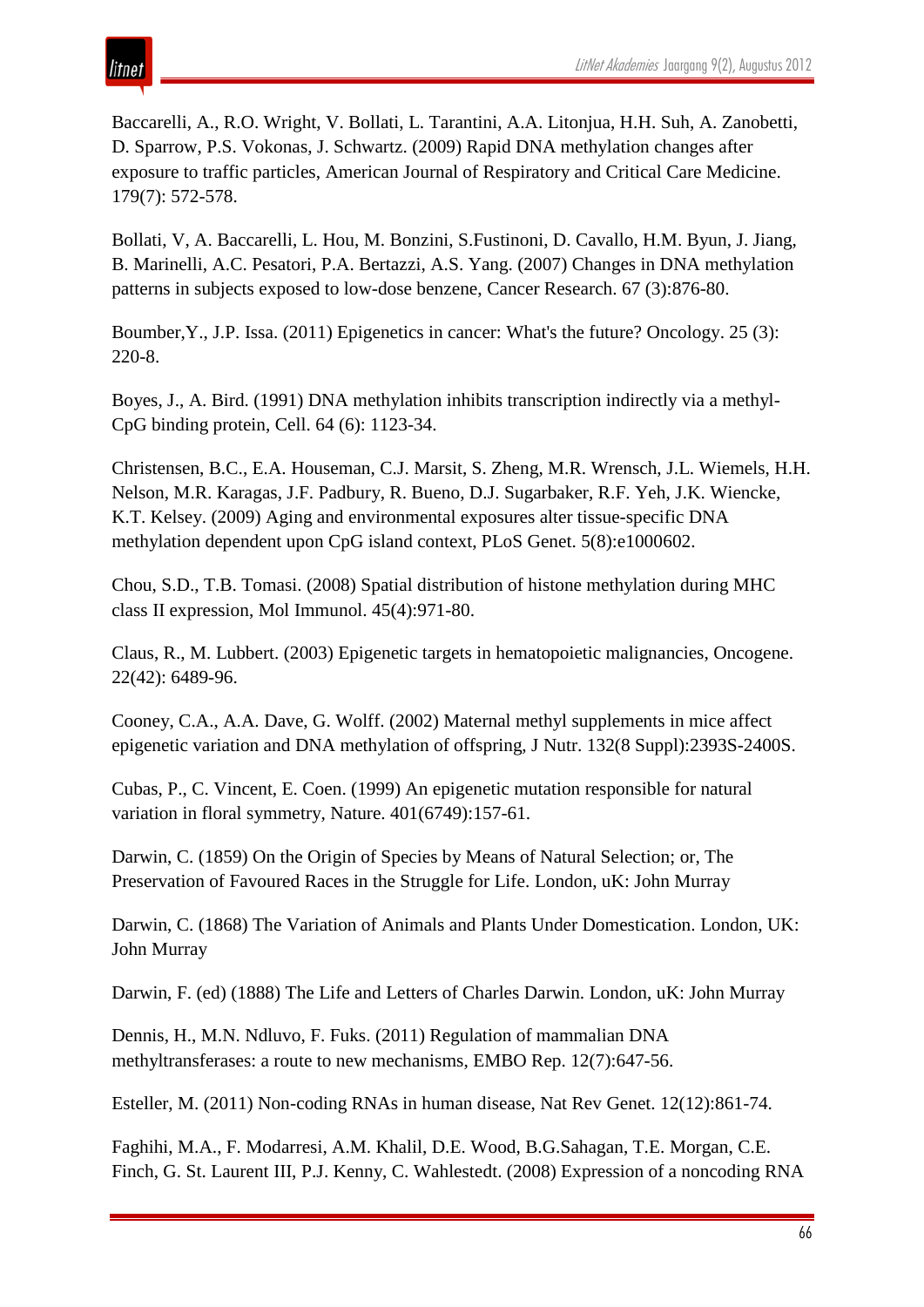is elevated in Alzheimer's disease and drives rapid feed-forward regulation of β-secretase, Nat Med. 14(7):723-30.

Fraga, M.F., E. Ballestar, M.F. Paz, S. Ropero, F. Setien, M.L. Ballestar, D. Heine-Suñer, J.C. Cigudosa, M. Urioste, J. Benitez, M. Boix-Chornet, A. Sanchez-Aguilera, C. Ling, E. Carlsson, P. Poulsen, A. Vaag, Z. Stephan, T.D. Spector, Y.Z. Wu, C. Plass, M. Esteller. (2005) Epigenetic differences arise during the lifetime of monozygotic twins, Proc Natl Acad Sci U S A. 102(30):10604-9.

Feil, R., MF. Fraga. (2012) Epigenetics and the environment: emerging patterns and implications, Nat Rev Genet. 13(2):97-109.

Frith, M.C., M. Pheasant, J.S. Mattick. (2005) The amazing complexity of the human transcriptome, Eur J Hum Genet. 13(8):894-7.

Fuks, F., P.J. Hurd, R. Deplus, T.Kouzarides. (2003) The DNA methyltransferases associate with HP1 and the SUV39H1 histone methyltransferase, Nucleic Acids Res. 31(9):2305-12.

Gerken, T. C.A.Girard, Y.L. Tung, C.J.Webby, V. Saudek, K.S. Hewitson, G.S.H.Yeo, M.A. McDonough, S. Cunliffe, L.A. McNeill, J. Galvanovskis, P. Rorsman, P. Robins, X. Prieur, A.P. Coll, M. Ma, Z. Jovanovic, I.S.Farooqi, B.Sedgwick, I. Barroso, T. Lindahl, C.P. Ponting, F.M. Ashcroft, S.O'Rahilly, S.J. Schofield. (2007) The obesity-associated FTO gene encodes a 2-oxoglutarate-dependent nucleic acid demethylase, Science. 318(5855):1469-72.

Goll, M.G., T.H. Bestor. (2005) Eukaryotic cytosine methyltransferases, Annu Rev Biochem. 2005;74:481-514.

Halfmann, R., S. Lindquist. (2010) Epigenetics in the Extreme: Prions and the Inheritance of Environmentally Acquired Traits, Science 330(6004): 629-32.

Handel, A.E., G.C. Ebers, S.V. Ramagopalan. (2010) Epigenetics: molecular mechanisms and implications for disease, Trends Mol Med. 16(1):7-16.

Harvey, W. (1651) On the Generation of Animals (Exercitationes de Generatione Animalium) ("Experiments Concerning Animal Generation"). Canada, USA: ProQuest.

Hitchins, M.P., J.J. Wong, G. Suthers, C.M. Suter, D.I. Martin, N.J. Hawkins, R.L. Ward. (2007) Inheritance of a cancer-associated MLH1 germ-line epimutation, N Engl J Med. 356(7):697-705.

Huehn, J., J.K. Polansky, A. Hamann. (2009) Epigenetic control of FOXP3 expression: the key to a stable regulatory T-cell lineage? Nat Rev Immunol. 9(2):83-9.

Jin, B., Q. Tao, H.M. Soo, W. Wu, J. Ying, C.R. Fields, A.R. Delmas, X. Liu, J. Qiu, K.D. Robertson (2008) DNA methyltransferase 3B (DNMT3B) mutations in ICF syndrome lead to altered epigenetic modifications and aberrant expression of genes regulating development, neurogenesiss and immune function, Hum Mol Genet. 17(5):690-709.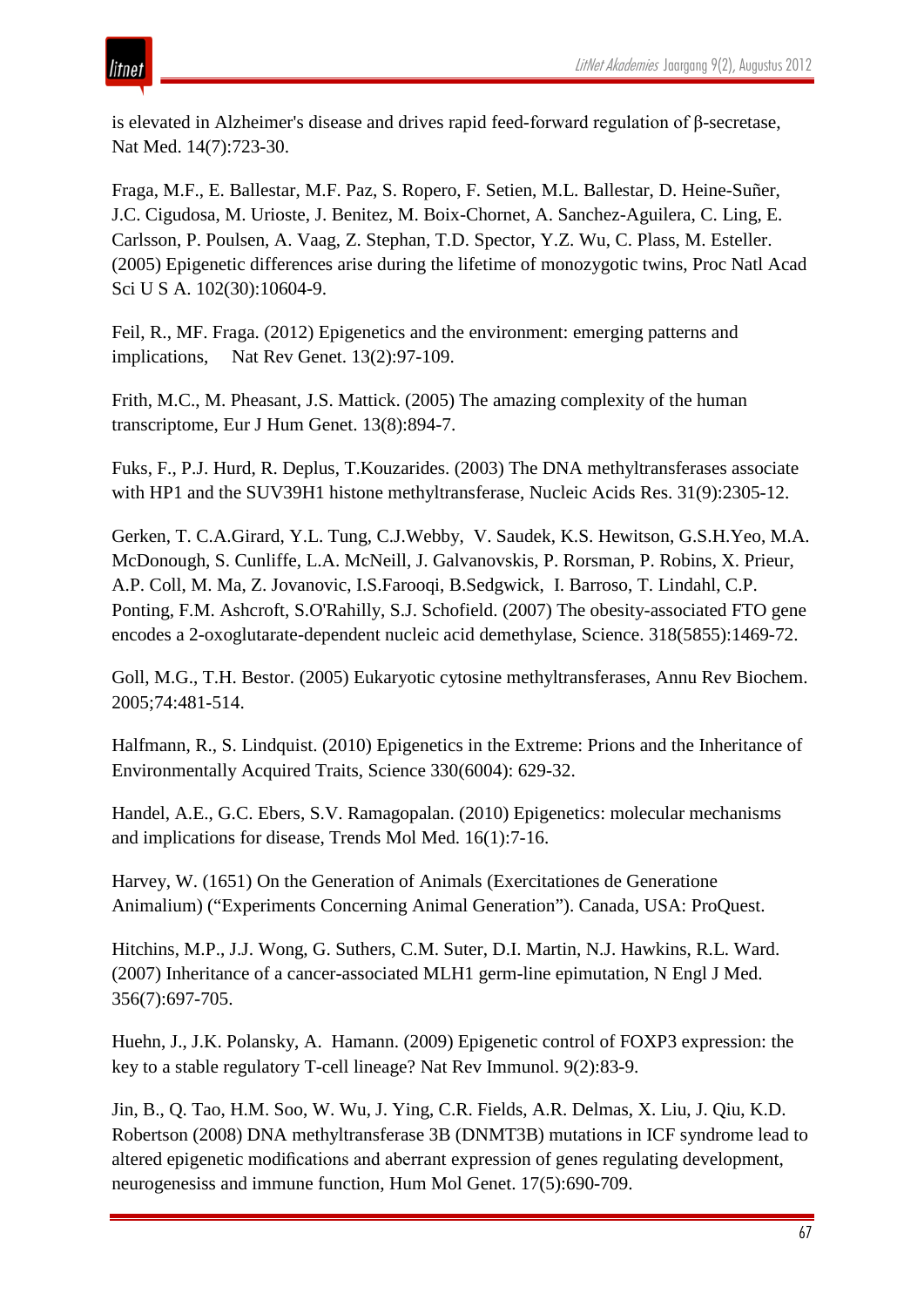# itnet

Jones, P.A. S.B. Baylin. (2002) The fundamental role of epigenetic events in cancer. Nat Rev Genet. 3(6):415-28.

Jones,P.A., S.B. Baylin. (2007) The epigenomics of cancer. Cell. 128(4):683-92.

Klose, R.J., A.P. Bird. (2006) Genomic DNA methylation: The mark and its mediators, Trends Biochem Sci. 31(2):89-97

Krumlauf, R. (1996) Northern blot analysis, Basic DNA and RNA protocols, Methods in Molecular Biology, Volume 58. Humana Press Inc., Totowa, NJ.

Kucharski, R., J. Maleszka, S. Foret, R. Maleszka. (2008) Nutritional control of reproductive status in honeybees via DNA methylation, Science. 319(5871):1827-30.

Laird, P.W. (2010) Principles and challenges of genome-wide DNA methylation analysis, Nat Rev Genet. 11: 191-203.

Lamarck, J.B. (1809) Philosophie Zoologique. Paris, France: JB Baillière.

Lesk, A.M. (2008) Introduction to bioinformatics. UK: Oxford University Press.

Li, S., S.D. Hursting, B.J. Davis, J.A. McLachlan, J.C. Barrett. (2003) Environmental exposure, DNA methylation, and gene regulation: lessons from diethylstilbestrol-induced cancers, Ann N Y Acad Sci. 983:161-9.

Liu, Y., Y. Balaraman, G. Wang, K.P. Nephew, F.C. Zhou. (2009) Alcohol exposure alters DNA methylation profiles in mouse embryos at early neurulation. Epigenetics. 4(7):500-11.

Lu, Q., X. Qiu, N. Hu, H. Wen, Y. Su, B.C. Richardson. (2006) Epigenetics, disease, and therapeutic interventions, Ageing Res Rev. 5(4):449-67.

Luger, K., A.W. Mader, R.K. Richmond, D.F. Sargent, T.J. Richmond. (1997) Crystal structure of nucleosome core particles at 2.8A resolution, Nature. 389(6648):251-60.

Manikkam, M., C. Guerrero-Bosagna, R.Tracey, M.M. Haque, M.K. Skinner. (2012) Transgenerational Actions of Environmental Compounds on Reproductive Disease and Identification of Epigenetic Biomarkers of Ancestral Exposures, PLoS One. 7(2):e31901.

Mattick, J.S., I.V. Makunin. (2006) Non-coding RNA, Hum Mol Genet. 15 Spec No 1:R17- 29.

McGowan, P.O., A. Sasaki, A.C. D'Alessio, S. Dymov, B. Labonté, M. Szyf, G. Turecki, M.J Meaney. (2009) Epigenetic regulation of the glucocorticoid receptor in human brain associates with childhoodabuse, Nat Neurosci. 12(3):342-8.

Mendel, G. (1866) Versuche über Pflanzen-Hybriden. New York, USA:Lubrecht & Cramer, Limited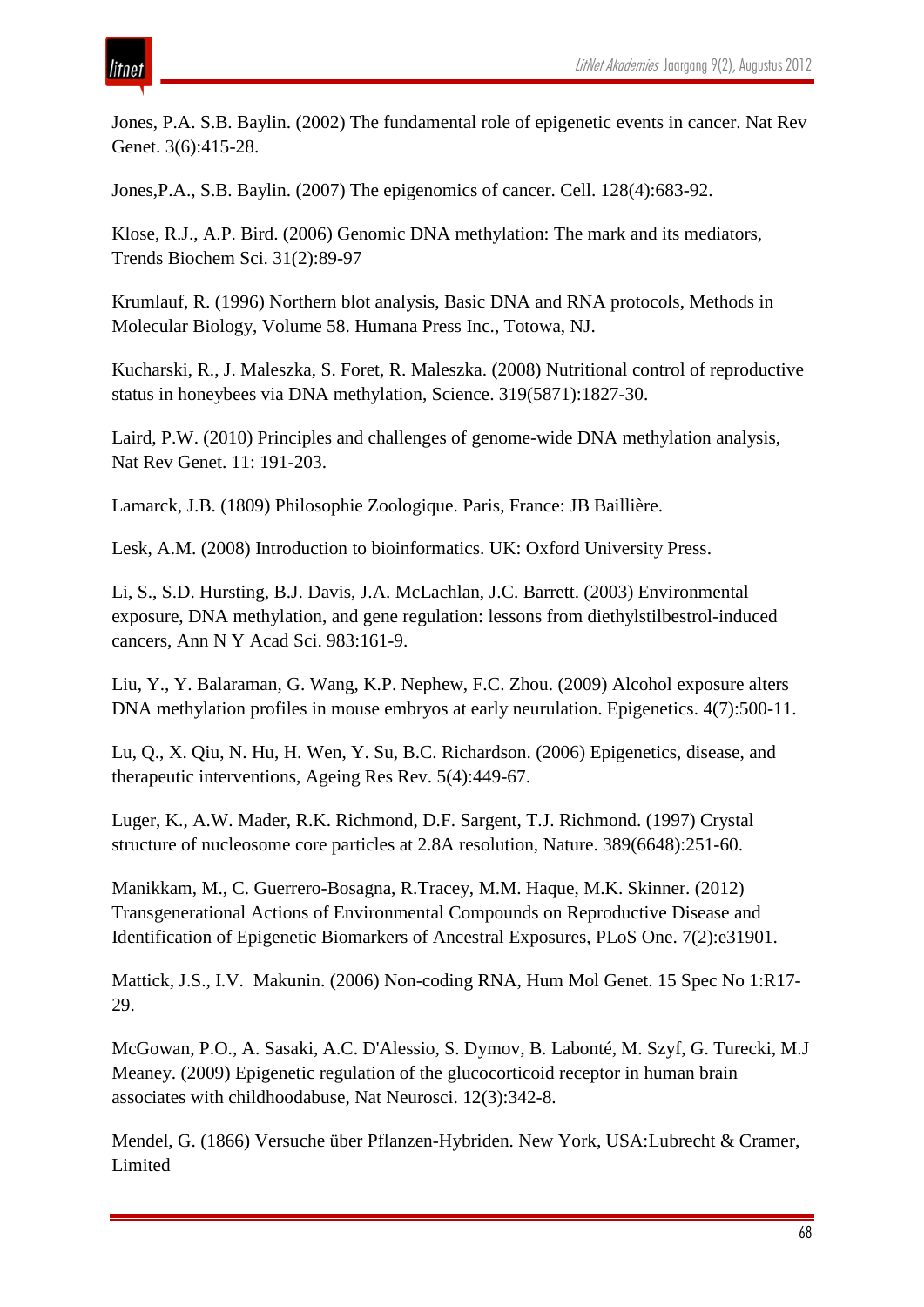Mill, J., T. Tang, Z. Kaminsky, T. Khare, S. Yazdanpanah, L. Bouchard, P. Jia, A. Assadzadeh, J. Flanagan, A. Schumacher, S.C. Wang, A. Petronis. (2008) Epigenomic profiling reveals DNA-methylation changes associated with major psychosis, Am J Hum Genet. 82(3):696-711.

Morris, K.V. (2009) Long antisense non-coding RNA function to direct epigenetic complexes that regulate transcription in human cells, Epigenetics. 4(5):296-301.

Ndlovu, M.N., H. Denis, F. Fuks. (2011) Exposing the DNA methylome iceberg, Trends Biochem Sci. 36(7):381-7.

Nightingale, K.P., L.P. O'Neill, B.M. Turner. (2006) Histone modifications: signalling receptors and potential elements of a heritable epigenetic code, Curr Opin Genet Dev. 16(2):125-36.

Oostra, B. A., R. Willemsen. (2002) The X chromosome and fragile X mental retardation, Cytogenet Genome Res. 99(1-4):257-64.

Ouko, L.A., K. Shantikumar, J. Knezovich, P. Haycock, D.J. Schnugh, M. Ramsay. (2009) Effect of alcohol consumption on CpG methylation in the differentially methylated regions of H19 and IG-DMR in male gametes: implications for fetal alcohol spectrum disorders, Alcohol Clin Exp Res. 33(9):1615-27

Peedicayil, J. (2008) Pharmacoepigenetics and pharmacoepigenomics, Pharmacogenomics. 9(12):1785-6.

Pembrey, M.E., L.O. Bygren, G. Kaati, S. Edvinsson, K. Northstone, M. Sjöström, J. Golding, ALSPAC Study Team. (2006) Sex-specific, male-line transgenerational responses in humans, Eur J Hum Genet. 14(2):159-66.

Ro, S., W. Yan. (2010) Detection and Quantitative Analysis of Small RNA by PCR, Methods Mol Biol. 629:295-305.

Saxena, S., Z.O. Jonnson, A. Dutta. (2003) Small RNA with Imperfect Match to Endogenous mRNA Repress Translation, J Biol Chem. 278(45):44312-9.

Schanen, N.C. (2006) Epigenetics of autism spectrum disorders, Hum MolGenet. 15 (Spec. No. 2), R138-R150.

Sigurdsson, M.I., A.V. Smith, H.T. Bjornsson, J.J. Jonsson. (2009) HapMap methylationassociated SNPs, markers of genrmline DNA methylation, positively correlate with regional levels of human meiotic recombination, Genome Res. 19(4):581-9.

Singal, R., G.D. Ginder. (1999) DNA methylation, Blood 93(12) 4059-70.

Skinner, M.K. (2011) Environmetal epigenomics and disease susceptibility, EMBO Rep. 12(7):620-2.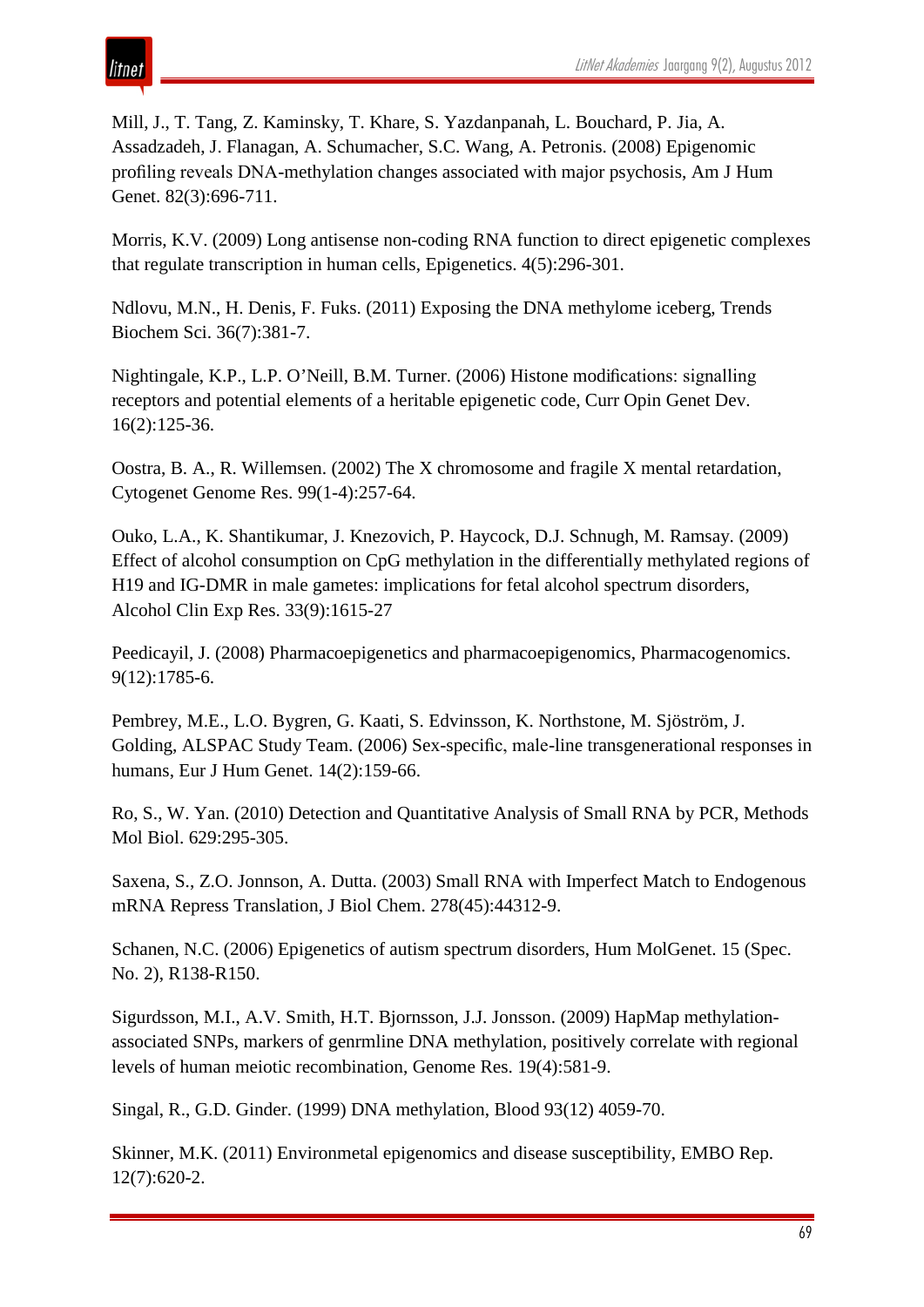# ıtnet

Spemann, H. (1938) Embryonic Development and Induction. New Haven, CT: Yale University Press.

Takasugi, M. (2011) Progressive age-dependent DNA methylation changes start before adulthood in mouse tissues, Mech Ageing Dev. 132(1-2):65-71.

Tate, P.H., A.P. Bird. (1993) Effects of DNA methylation on DNA-binding proteins and gene expression, Curr Opin Genet Dev. 3(2):226-31.

Turner, B.M. (2007) Defining an epigenetic code, Nat Cell Biol. 9(1):2-6.

Umemura, S., N. Fujimoto, A. Hiraki, K. Gemba, N. Takigawa, K. Fujiwara, M. Fujii, H. Umemura, M. Satoh, M. Tabata, H. Ueoka, K. Kiura, T. Kishimoto, M. Tanimoto. (2008) Aberrant promoter hypermethylation in serum DNA from patients with silicosis, Carcinogenesis. 29(9):1845-9.

Verhoeven, K.J. J.J.Jansen, P.J. van Dijk, A. Biere. (2010) Stress-induced DNA methylation changes and their heritability in asexual dandelions, New Phytol. 185(4):1108-18.

Waddington , C.H. (1942) The epigenotype, Endeavour. 1: 18-20.

Wang, G., J.M. van der Walt, G. Mayhew, Y.J. Li, S. Züchner, W.K. Scott, E.R. Martin, J.M. Vance. (2008) Variation in the miRNA-433 binding site of FGF20 confers risk for Parkinson disease by overexpression of alpha-synuclein, Am J Hum Genet. 82(2):283-9.

Watanabe, T., S. Tomizawa, K. Mitsuya, Y. Totoki, Y. Yamamoto, S. Kuramochi-Miyagawa, N. Iida, Y. Hoki, PJ. Murphy, A. Toyoda, K. Gotoh, H. Hiura, T. Arima, A. Fujiyama, T. Sado, T. Shibata, T. Nakano, H. Lin, K. Ichiyanagi, P.D. Soloway, H. Sasaki. (2011) Role for piRNA and Noncoding RNA in de Novo DNA Methylation of the Rasgrf1 Imprinted Mouse Locus, Science. 332(6031):848-52.

Watson, J.D., F.H.C. Crick. (1953) Molecular structure of nucleic acids; a structure for deoxyribose nucleic acid. Nature 17: 737-738.

Weaver, I.C., N. Cervoni, F.A. Champagne, A.C. D'Alessio, S. Sharma, J.R. Seckl, S. Dymov, M.Szyf, M.J. Meaney. (2004) Epigenetic programming by maternal behavior, Nat Neurosci. 7(8):847-54.

Weismann, A. (1893) The Germ-Plasm: A Theory of Heredity. New York, USA: Charles Scribner's Sons

Weismann, A. (1889) The supposed transmission of mutilations. In Essays upon Heredity and Kindred Problems, EB Poulton, S Schönland, AE Shipley (eds). Oxford, UK: Clarendon.

Weksberg, R., C. Shuman, O. Caluseriu, A.C. Smith, Y.L. Fei, J. Nishikawa, T.L. Stockley, L. Best, D. Chitayat, A. Olney, E. Ives, A.M. Schneider, T.H. Bestor, M. Li, P. Sadowski, J.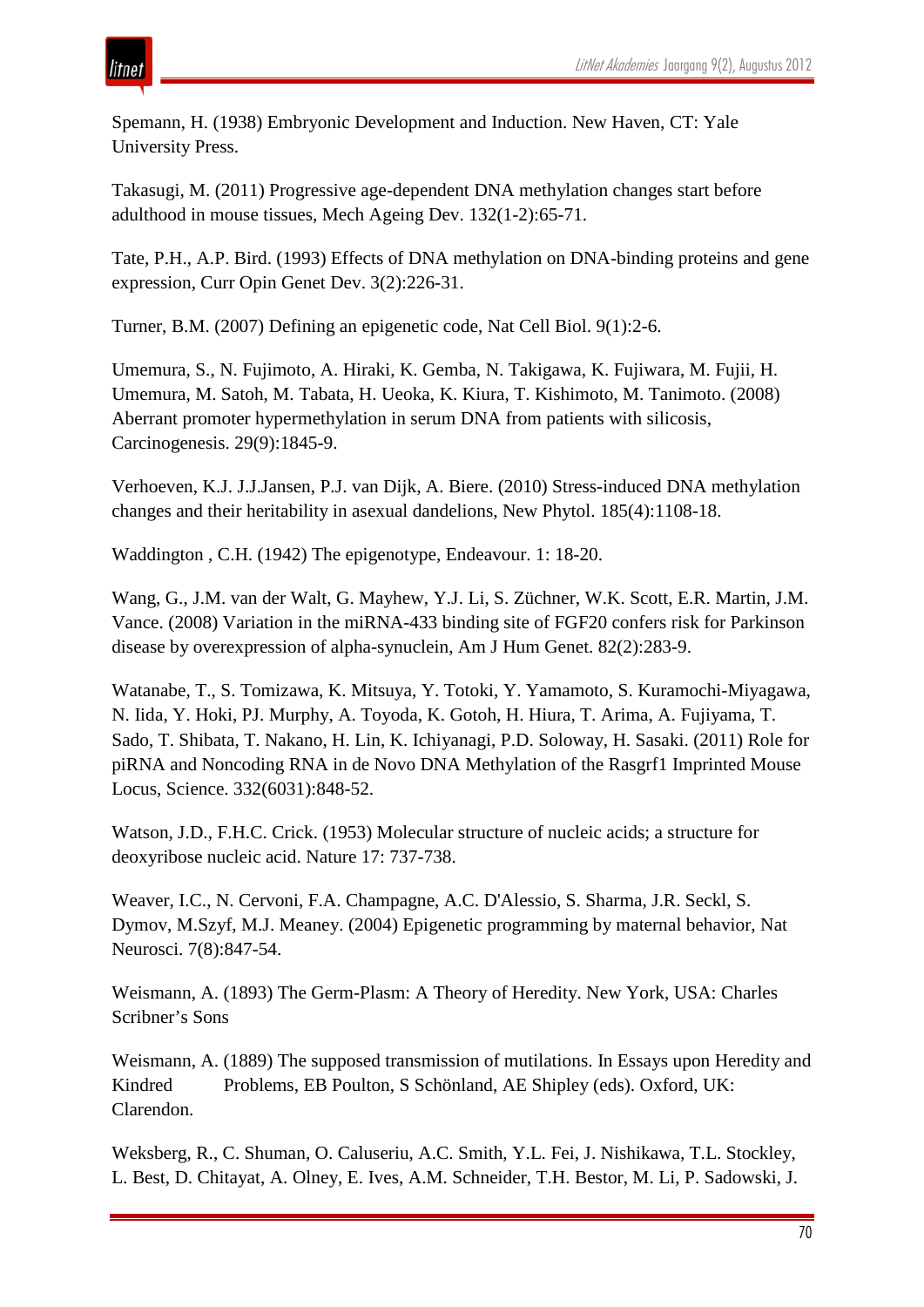Squire. (2002) Discordant KCNQ1OT1 imprinting in sets of monozygotic twins discordant for Beckwith-Wiedemann syndrome, Hum Mol Genet. 11(11):1317-25.

Yen, T.T., A.M. Gill, L.G. Frigeri, G.S. Barsh, G.L. Wolff. (1994) Obesity, diabetes, and neoplasia in yellow A<sup>v</sup>/- mice: ectopic expression of the agouti gene, FASEB J. 8(8):479-88.

Young, E. (2008) Strange inheritance: Rewriting Darwin and Dawkins? In sickness and in health, New Scientist 12:29-33.

Zhang, Z., C. Deng, Q. Lu, B. Richardson, (2002) Age-dependent DNA methylation changes in ITGAL (CD11a) promoter, Mech Ageing Dev. 123(9):1257-68.